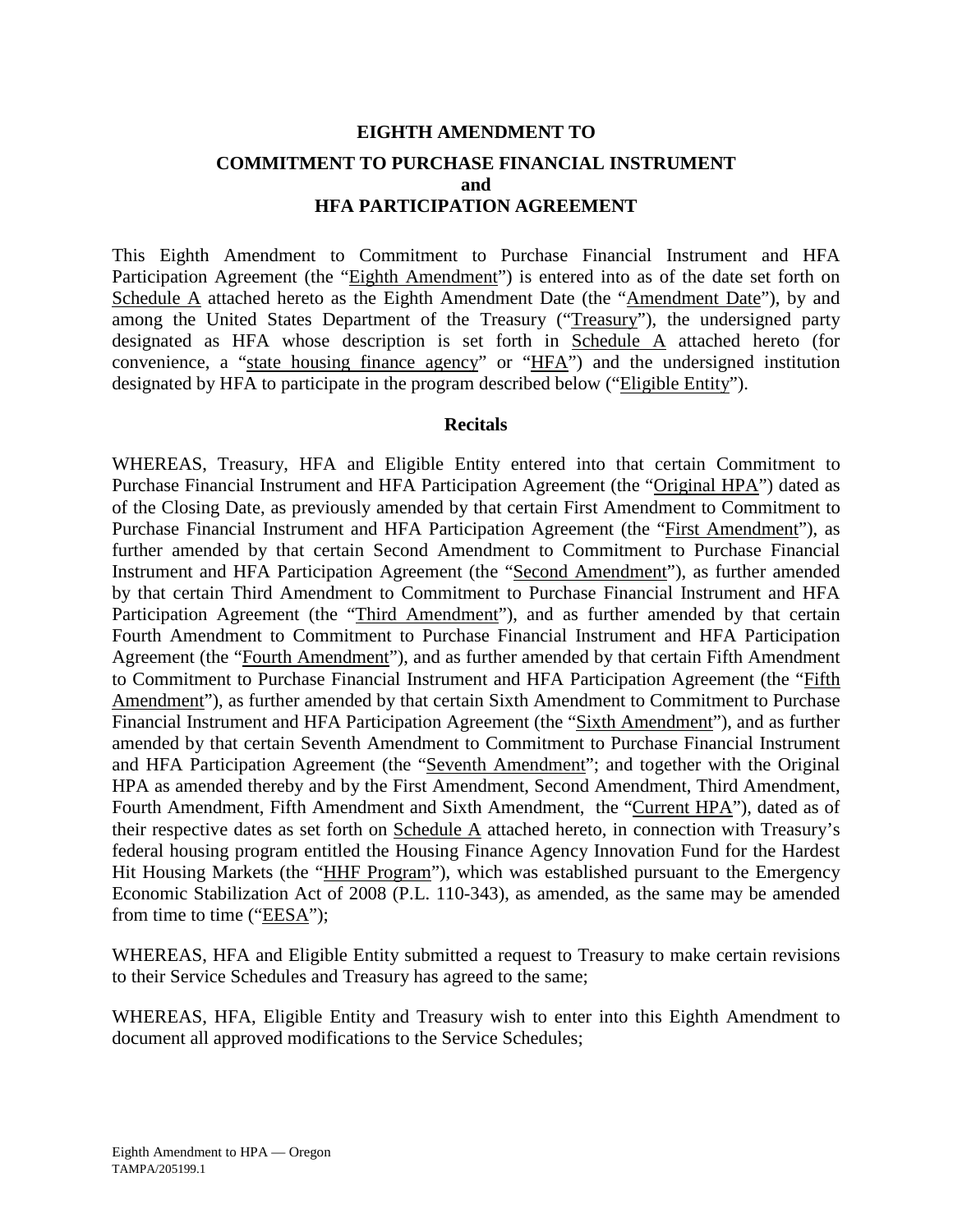Accordingly, in consideration of the representations, warranties, and mutual agreements set forth herein and for other good and valuable consideration, the receipt and sufficiency of which are hereby acknowledged, Treasury, HFA and Eligible Entity agree as follows.

# **Agreement**

# **1. Amendments**

A. Definitions. All references in the Current HPA to the "Agreement" shall mean the Current HPA, as further amended by this Eighth Amendment; and all references in the Current HPA to Schedules A or B shall mean the Schedules A or B attached to this Eighth Amendment. All references herein to the "HPA" shall mean the Current HPA, as further amended by this Eighth Amendment.

B. Schedule A. Schedule A attached to the Current HPA is hereby deleted in its entirety and replaced with Schedule A attached to this Eighth Amendment.

C. Schedule B. Schedule B attached to the Current HPA is hereby deleted in its entirety and replaced with Schedule B attached to this Eighth Amendment.

# **2. Representations, Warranties and Covenants**

A. HFA and Eligible Entity. HFA and Eligible Entity, each for itself, make the following representations, warranties and covenants to Treasury and the truth and accuracy of such representations and warranties and compliance with and performance of such covenants are continuing obligations of HFA and Eligible Entity, each as to itself. In the event that any of the representations or warranties made herein cease to be true and correct or HFA or Eligible Entity breaches any of its covenants made herein, HFA or Eligible Entity, as the case may be, agrees to notify Treasury immediately and the same shall constitute an Event of Default under the HPA.

(1) HFA and Eligible Entity each hereby certifies, represents and warrants as of the date hereof that each of the representations and warranties of HFA or Eligible Entity, as applicable, contained in the HPA are true, correct, accurate and complete in all material respects as of the date hereof. All covenants of HFA or Eligible Entity, as applicable, contained in the HPA shall remain in full force and effect and neither HFA, nor Eligible Entity is in breach of any such covenant.

(2) Eligible Entity has the full corporate power and authority to enter into, execute, and deliver this Eighth Amendment and any other closing documentation delivered to Treasury in connection with this Eighth Amendment, and to perform its obligations hereunder and thereunder.

(3) HFA has the full legal power and authority to enter into, execute, and deliver this Eighth Amendment and any other closing documentation delivered to Treasury in connection with this Eighth Amendment, and to perform its obligations hereunder and thereunder.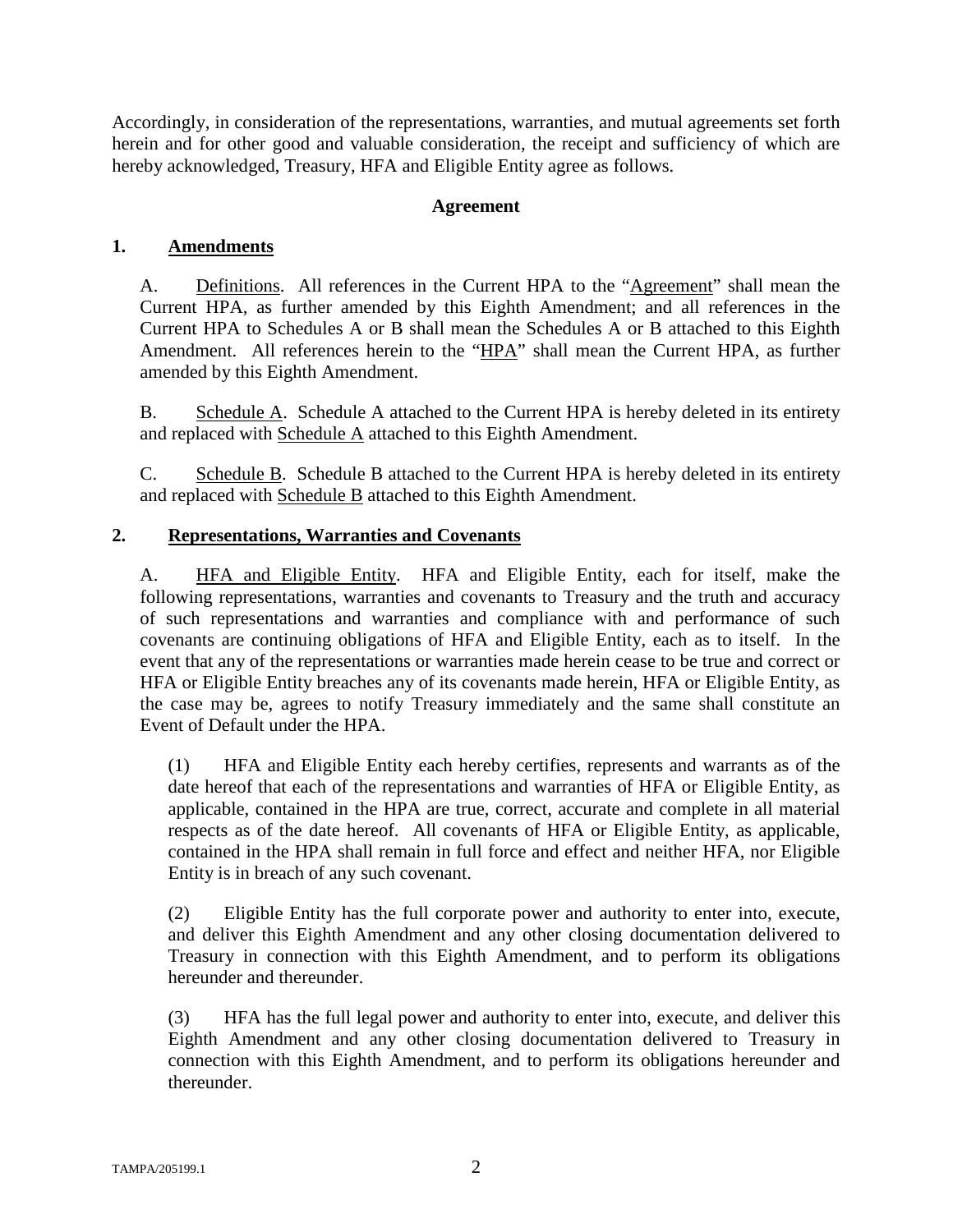# **3. Miscellaneous**

A. The recitals set forth at the beginning of this Eighth Amendment are true and accurate and are incorporated herein by this reference.

B. Capitalized terms used but not defined herein shall have the meanings ascribed to them in the HPA.

C. Any provision of the HPA that is determined to be prohibited or unenforceable in any jurisdiction shall, as to such jurisdiction, be ineffective to the extent of such prohibition or unenforceability without invalidating the remaining provisions of the HPA, and no such prohibition or unenforceability in any jurisdiction shall invalidate such provision in any other jurisdiction.

D. This Eighth Amendment may be executed in two or more counterparts (and by different parties on separate counterparts), each of which shall be deemed an original, but all of which together shall constitute one and the same instrument. Facsimile or electronic copies of this Eighth Amendment shall be treated as originals for all purposes.

# [SIGNATURE PAGE FOLLOWS; REMAINDER OF PAGE INTENTIONALLY LEFT BLANK]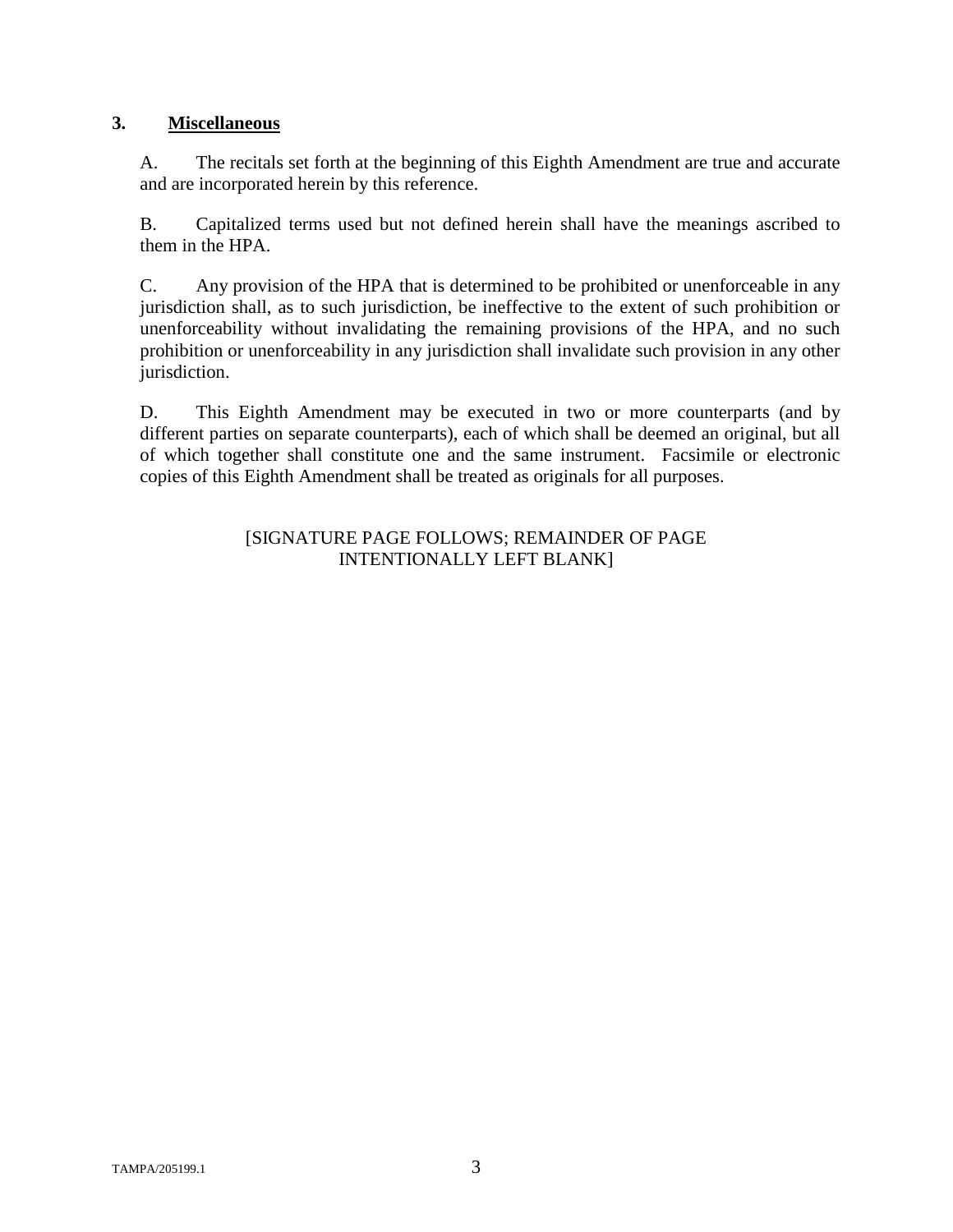**In Witness Whereof**, HFA, Eligible Entity and Treasury by their duly authorized officials hereby execute and deliver this Eighth Amendment to Commitment to Purchase Financial Instrument and HFA Participation Agreement as of the Amendment Date.

### **HFA**: **TREASURY**:

OREGON HOUSING AND COMMUNITY **SERVICES** 

UNITED STATES DEPARTMENT OF THE **TREASURY** 

By: /s/ Margaret S. Van Vliet By: Name: Margaret S. Van Vliet Name: Timothy G. Massad Title: Director Title: Assistant Secretary for

Financial Stability

### **ELIGIBLE ENTITY**:

OREGON AFFORDABLE HOUSING ASSISTANCE CORPORATION

- By: /s/ Diana Koppes Name: Diana Koppes Title: President
- By: /s/ Nancy Cain Name: Nancy Cain Title: Treasurer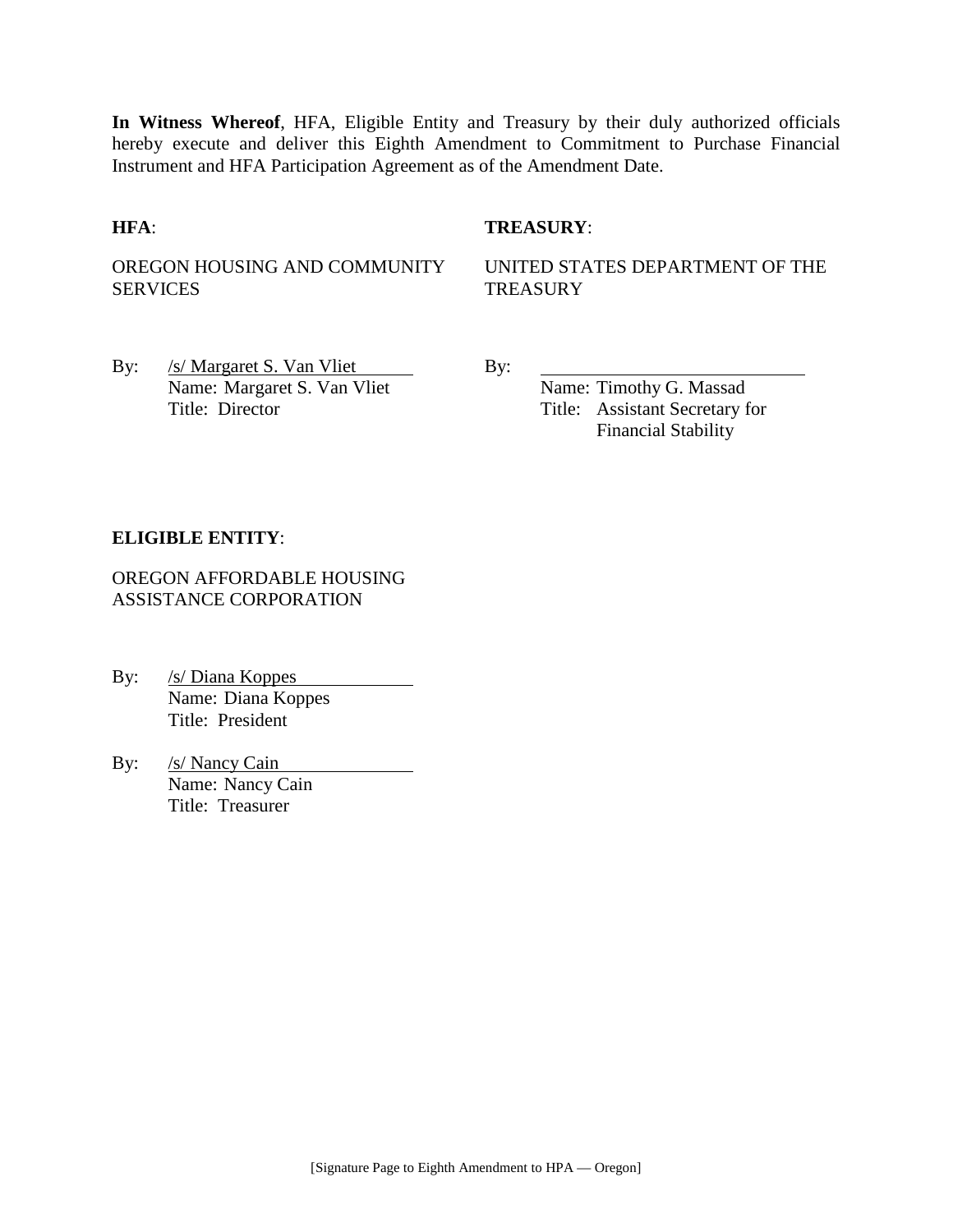In Witness Whereof, HFA, Eligible Entity and Treasury by their duly authorized officials hereby execute and deliver this Eighth Amendment to Commitment to Purchase Financial Instrument and HFA Participation Agreement as of the Amendment Date.

### HFA:

#### TREASURY:

OREGON HOUSING AND COMMUNITY **SERVICES** 

UNITED STATES DEPARTMENT OF THE **TREASURY** 

By:

Name: Title:

Lin By:

Name: Timothy G. Massad Title: Assistant Secretary for **Financial Stability** 

#### **ELIGIBLE ENTITY:**

OREGON AFFORDABLE HOUSING ASSISTANCE CORPORATION

By:

Name: Title:

 $By:$ 

Name: Title:

[Signature Page to Eighth Amendment to HPA - Oregon]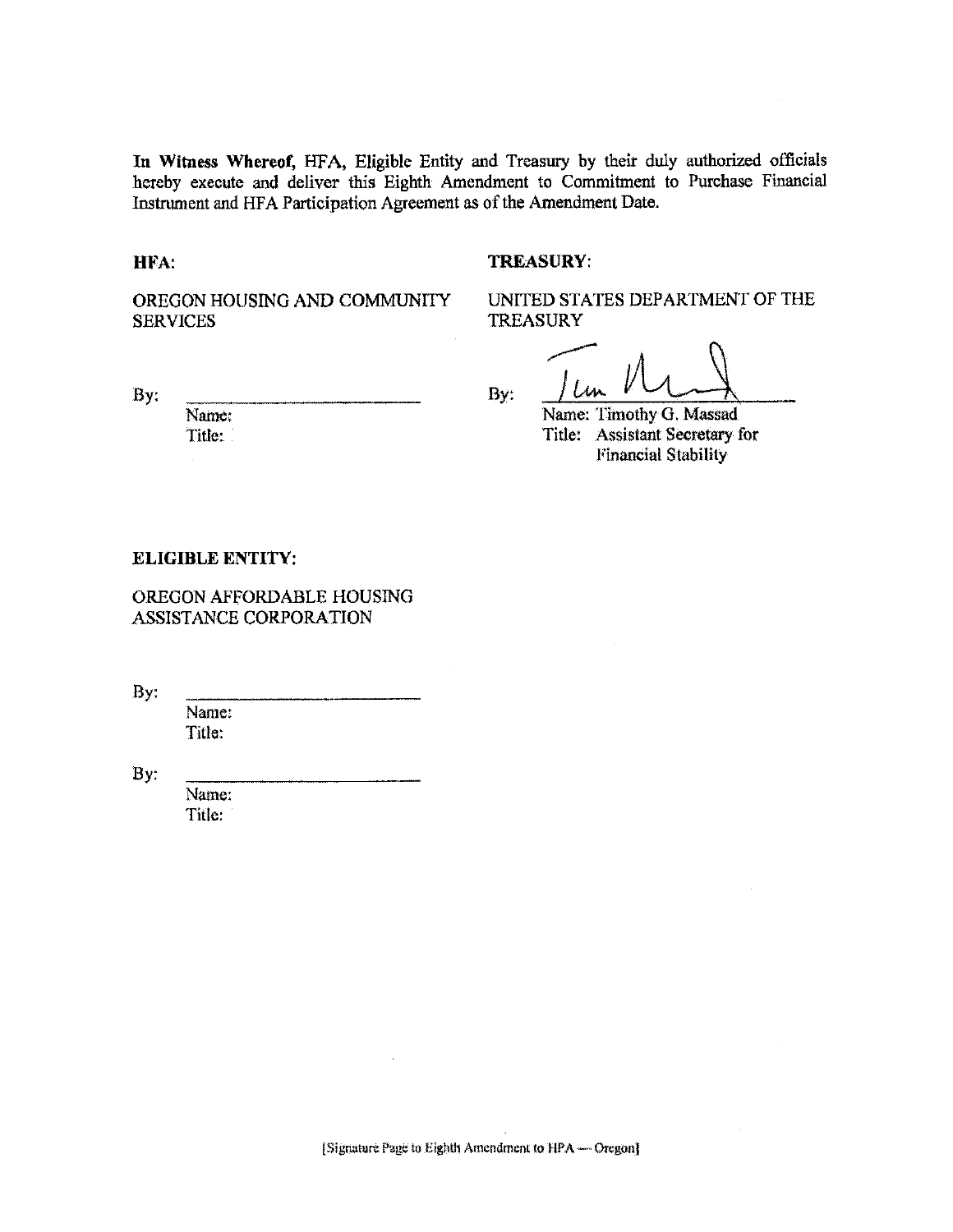# **EXHIBITS AND SCHEDULES**

Schedule A Basic Information<br>Schedule B Service Schedules

Service Schedules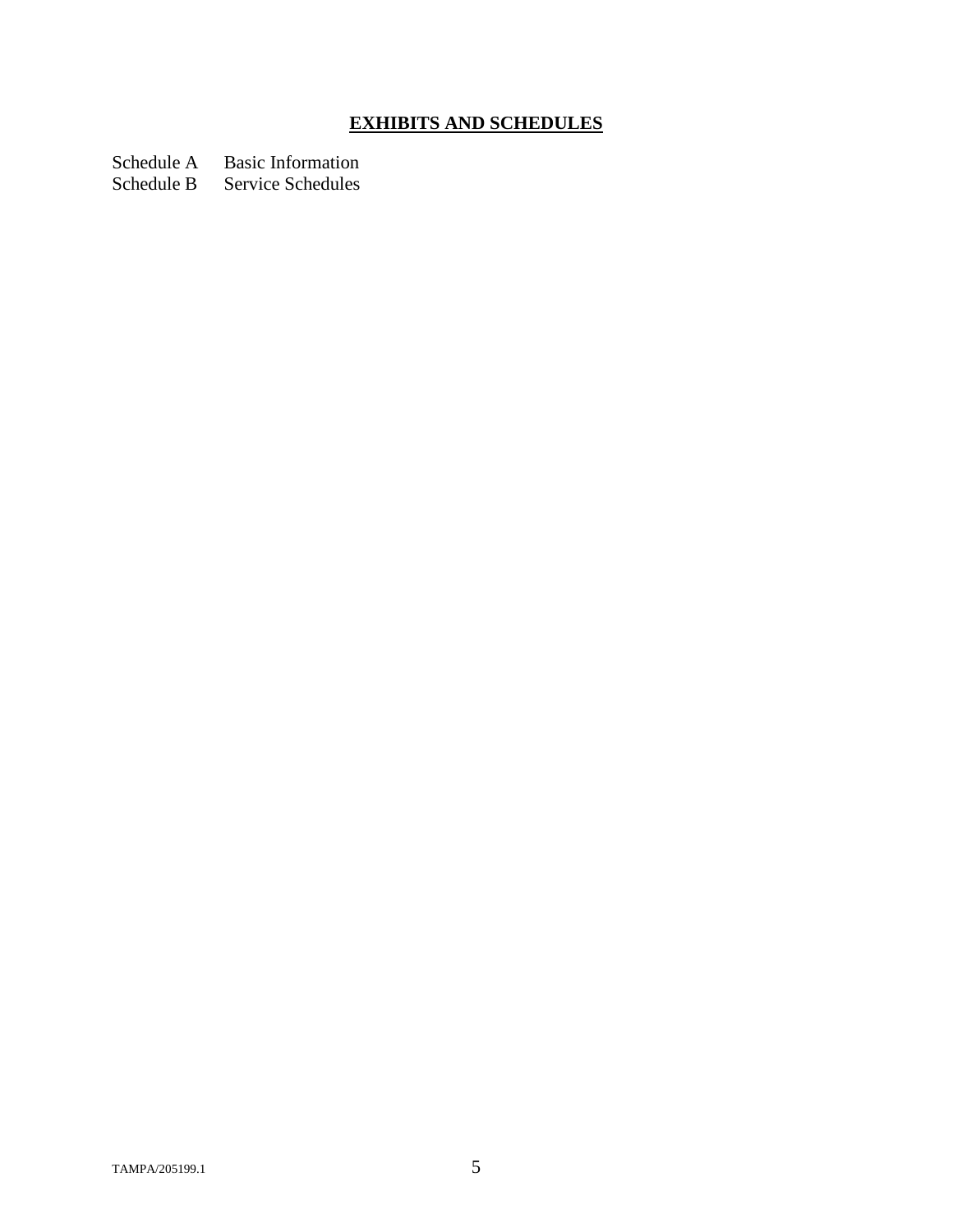# **SCHEDULE A**

# **BASIC INFORMATION**

| Eligible Entity Information:<br>Name of the Eligible Entity: | Oregon Affordable Housing Assistance<br>Corporation |  |
|--------------------------------------------------------------|-----------------------------------------------------|--|
| Corporate or other organizational form:                      | Nonprofit corporation                               |  |
| Jurisdiction of organization:                                | Oregon                                              |  |
| Notice Information:                                          |                                                     |  |

| <b>HFA</b> Information:<br>Name of HFA: | Oregon Housing and Community Services                                        |
|-----------------------------------------|------------------------------------------------------------------------------|
| Organizational form:                    | A department of the State of Oregon under<br>the laws of the State of Oregon |
| Date of Application:                    | June 1, 2010                                                                 |
| Date of Action Plan:                    | September 1, 2010                                                            |
| Notice Information:                     |                                                                              |

| <b>Program Participation Cap:</b>                                               | \$220,042,786.00 |
|---------------------------------------------------------------------------------|------------------|
| Portion of Program Participation Cap<br><b>Representing Original HHF Funds:</b> | \$88,000,000.00  |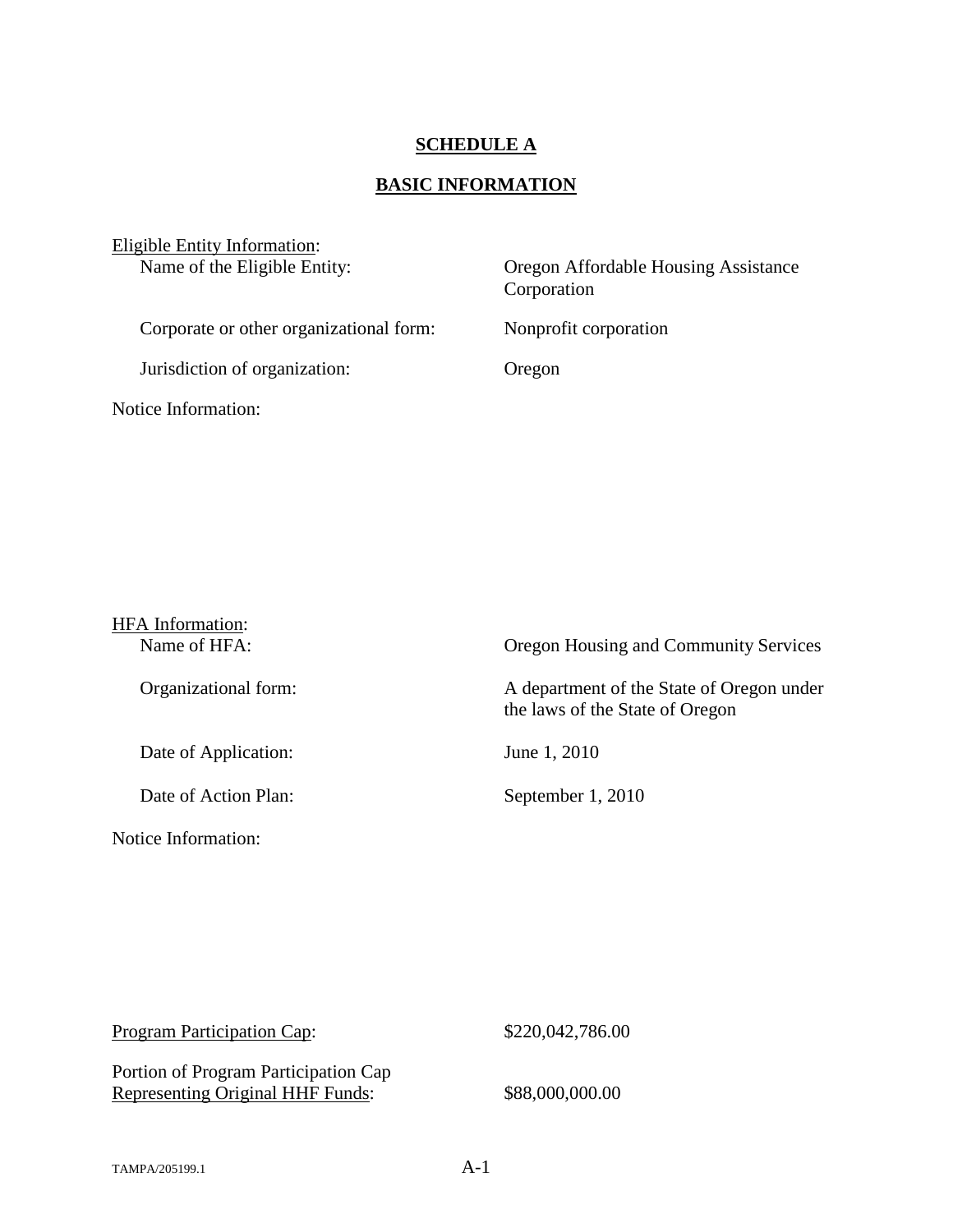| Portion of Program Participation Cap<br><b>Representing Unemployment HHF Funds:</b> | \$49,294,215.00                                                                                                                                           |
|-------------------------------------------------------------------------------------|-----------------------------------------------------------------------------------------------------------------------------------------------------------|
| Permitted Expenses:                                                                 | \$35,207,199.00                                                                                                                                           |
| <b>Closing Date:</b>                                                                | August 3, 2010                                                                                                                                            |
| <b>First Amendment Date:</b>                                                        | September 23, 2010                                                                                                                                        |
| <b>Second Amendment Date:</b>                                                       | September 29, 2010                                                                                                                                        |
| Third Amendment Date:                                                               | December 16, 2010                                                                                                                                         |
| <b>Fourth Amendment Date:</b>                                                       | March 31, 2011                                                                                                                                            |
| <b>Fifth Amendment Date:</b>                                                        | May 25, 2011                                                                                                                                              |
| <b>Sixth Amendment Date:</b>                                                        | September 28, 2011                                                                                                                                        |
| <b>Seventh Amendment Date:</b>                                                      | December 8, 2011                                                                                                                                          |
| <b>Eighth Amendment Date:</b>                                                       | March 29, 2012                                                                                                                                            |
| <b>Eligible Entity Depository Account Information:</b>                              | See account information set forth in the<br>Depository Account Control Agreement<br>between Treasury and Eligible<br>Entity<br>regarding the HHF Program. |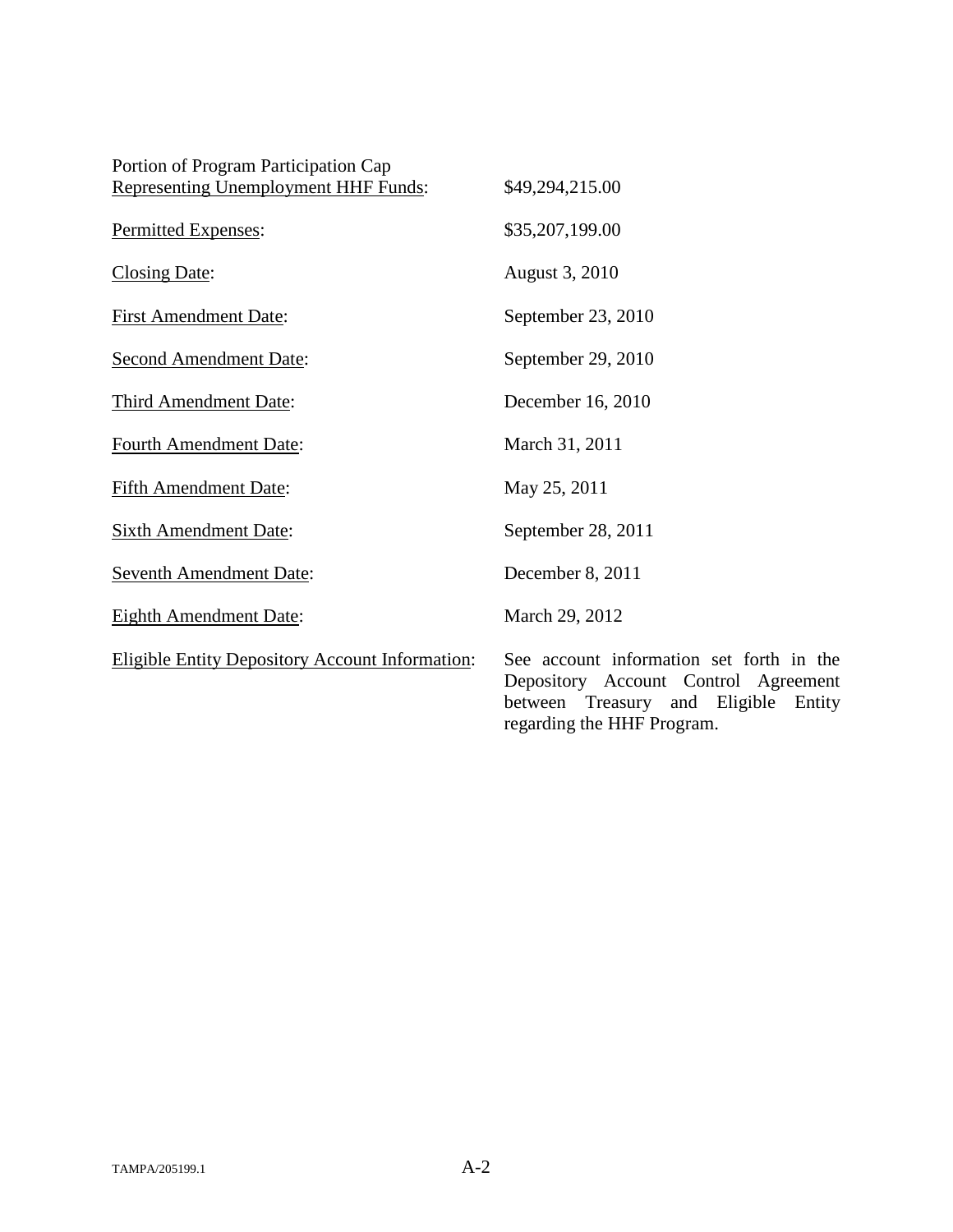# **SCHEDULE B**

# **SERVICE SCHEDULES**

The Service Schedules attached as Schedule B to the Current HPA are hereby deleted in their entirety and replaced with the attached Service Schedules (numbered sequentially as Service Schedule B-1, Service Schedule B-2, et. seq.), which collectively comprise Schedule B to the HPA.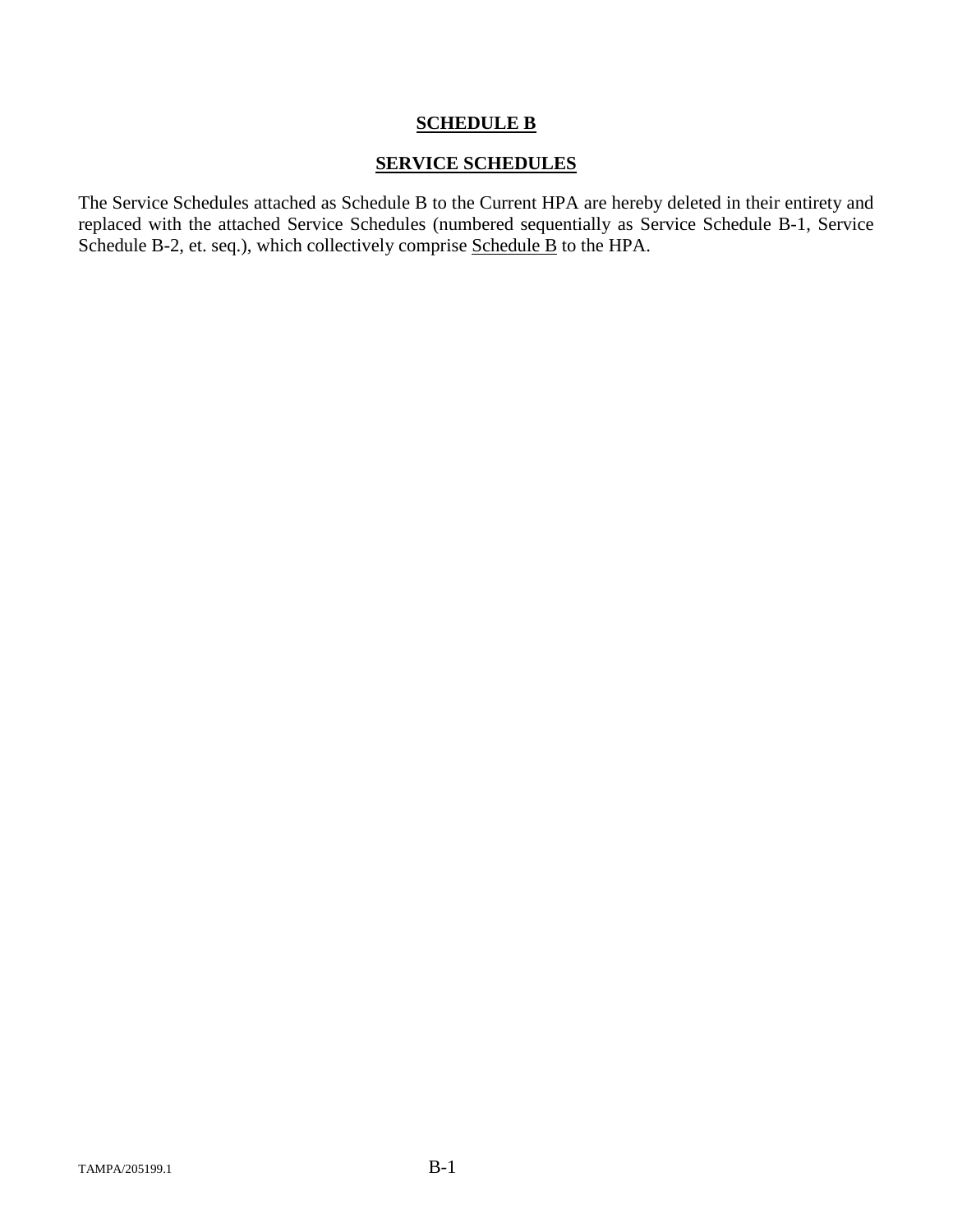# **Oregon Affordable Housing Assistance Corporation Loan Modification Assistance Program Summary Guidelines**

| 1. | <b>Program Overview</b>                          | The Loan Modification Assistance Program will provide funds to                                                              |
|----|--------------------------------------------------|-----------------------------------------------------------------------------------------------------------------------------|
|    |                                                  | assist financially distressed borrowers who are in the process of                                                           |
|    |                                                  | modifying their home loans.                                                                                                 |
|    |                                                  | Under the Program, a one-time contribution of funds will be made                                                            |
|    |                                                  | to a homeowner's lender/servicer to be used to fill a financial gap                                                         |
|    |                                                  | that limits a homeowner's eligibility for a loan modification.                                                              |
|    |                                                  | Funds may be used to reduce the outstanding principal balance,                                                              |
|    |                                                  | pay delinquent escrow, arrearages, or strategically apply<br>resources to ensure a Net Present Value test is positive.      |
|    |                                                  | Modification must result in a loan to value ratio of no more than                                                           |
|    |                                                  | 125 percent, a total debt-to-income of up to or less than 50                                                                |
|    |                                                  | percent, and a mortgage payment of no more than 31 percent                                                                  |
|    |                                                  | including principal, interest, taxes and insurance. The Program is                                                          |
|    |                                                  | designed to work with both HAMP and non-HAMP                                                                                |
|    |                                                  | modifications.                                                                                                              |
| 2. | <b>Program Goals</b>                             | To provide a quick infusion of funds that will allow for a<br>successful loan modification. Without these additional funds, |
|    |                                                  | homeowners would be ineligible for modification.                                                                            |
| 3. | <b>Target Population/</b>                        | The Program will be available in all counties in Oregon for                                                                 |
|    | <b>Areas</b>                                     | households with incomes equal to or less than 120 percent of state                                                          |
|    |                                                  | median income. The substantial majority of funding (80 percent)                                                             |
|    |                                                  | will be provided to those counties identified as hardest hit (20).                                                          |
| 4. | <b>Program Allocation</b>                        | \$10,500,000.00                                                                                                             |
|    | (Excluding                                       |                                                                                                                             |
|    | <b>Administrative</b>                            |                                                                                                                             |
| 5. | <b>Expenses</b> )<br><b>Borrower Eligibility</b> | The homeowner must have a current household income equal to                                                                 |
|    | <b>Criteria</b>                                  | or less than 120 percent of state median income. A homeowner                                                                |
|    |                                                  | who has a loan financed in whole or in part by bonds that are tax-                                                          |
|    |                                                  | exempt under IRC section 143 is presumed to satisfy income                                                                  |
|    |                                                  | limits.                                                                                                                     |
|    |                                                  | The homeowner's current first lien mortgage must have                                                                       |
|    |                                                  | originated before January 1, 2009.                                                                                          |
|    |                                                  | Homeowner must have either been denied for, or must be in the                                                               |
|    |                                                  | process of receiving, a loan modification.                                                                                  |
|    |                                                  | Homeowner must provide a financial hardship affidavit.                                                                      |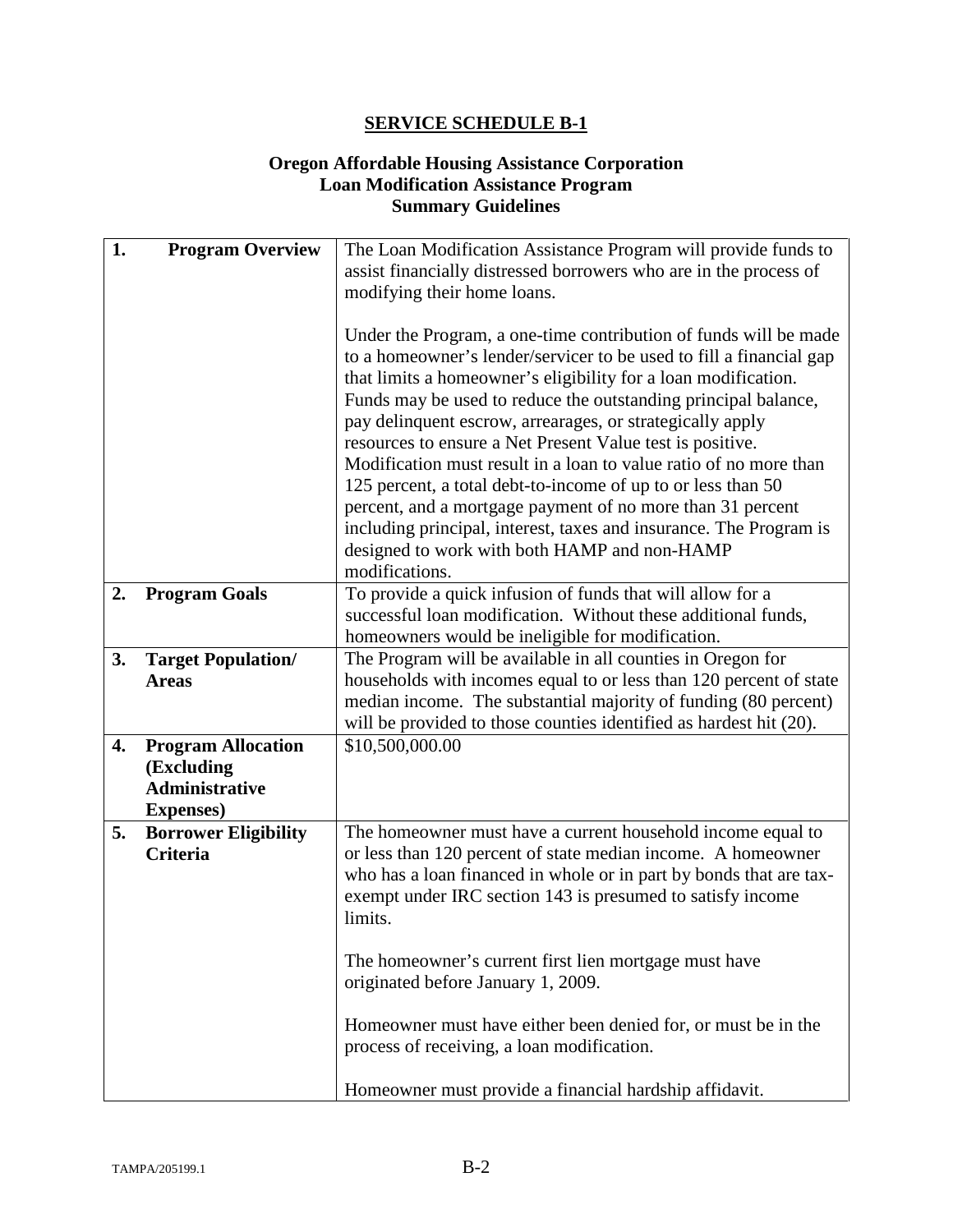|    |                                           | The homeowner cannot own other residential real property.             |
|----|-------------------------------------------|-----------------------------------------------------------------------|
|    |                                           | The homeowner, in connection with a mortgage or real estate           |
|    |                                           | transaction, cannot have been convicted, within the last 10 years,    |
|    |                                           | of any one of the following: (A) felony larceny, theft, fraud or      |
|    |                                           | forgery, $(B)$ money laundering or $(C)$ tax evasion.                 |
|    |                                           |                                                                       |
|    |                                           | After modification, must have a loan-to-value ratio of no more        |
|    |                                           | than 125 percent.                                                     |
| 6. | Property/Loan                             | The subject property must be an owner-occupied, primary               |
|    | <b>Eligibility Criteria</b>               | residence and be located in Oregon. Manufactured homes are            |
|    |                                           | eligible only if the structure is recorded in the county's deed       |
|    |                                           |                                                                       |
|    |                                           | records.                                                              |
|    |                                           | The unpaid principal balance of the homeowner's first lien            |
|    |                                           | mortgage cannot exceed \$729,750.                                     |
|    |                                           |                                                                       |
|    |                                           | The homeowner cannot own other residential real property.             |
| 7. | <b>Program Exclusions</b>                 | Owners of second homes or investment properties.                      |
|    |                                           |                                                                       |
| 8. | <b>Structure of</b>                       | Funding from the Program will be structured as a five-year non-       |
|    | <b>Assistance</b>                         | recourse, zero-percent forgivable, non-amortizing loan in which a     |
|    |                                           | second lien is recorded on the property. Twenty percent of the        |
|    |                                           | loan will be forgiven for each year it is outstanding. If property is |
|    |                                           | sold or refinanced prior to the loan termination date, funds will be  |
|    |                                           | recovered should sufficient equity be available from the              |
|    |                                           | transaction. Recovered funds will be recycled in order to provide     |
|    |                                           | additional program assistance until December 31, 2017, at which       |
|    |                                           | time any recovered funds will be returned to Treasury.                |
| 9. | <b>Per Household</b><br><b>Assistance</b> | Maximum is \$10,000.                                                  |
|    | 10. Duration of Assistance                | One time payment on behalf of borrower to lender/servicer.            |
|    | 11. Estimated Number of                   | An estimated 1,050 homeowners will receive assistance.                |
|    | Participating                             |                                                                       |
|    | <b>Households</b>                         |                                                                       |
|    | 12. Program Inception/                    | The Program began in July 2011 and is expected to last 12             |
|    | <b>Duration</b>                           | months.                                                               |
|    | 13. Program Interactions                  | None.                                                                 |
|    | with Other Programs                       |                                                                       |
|    | (e.g. other HFA                           |                                                                       |
|    | programs)                                 |                                                                       |
|    | 14. Program Interactions                  | The Program will only function directly with the existing HAMP        |
|    | with HAMP                                 | program or other modification programs offered by servicers           |
|    |                                           | and/or lenders. The Program is not anticipated to work with the       |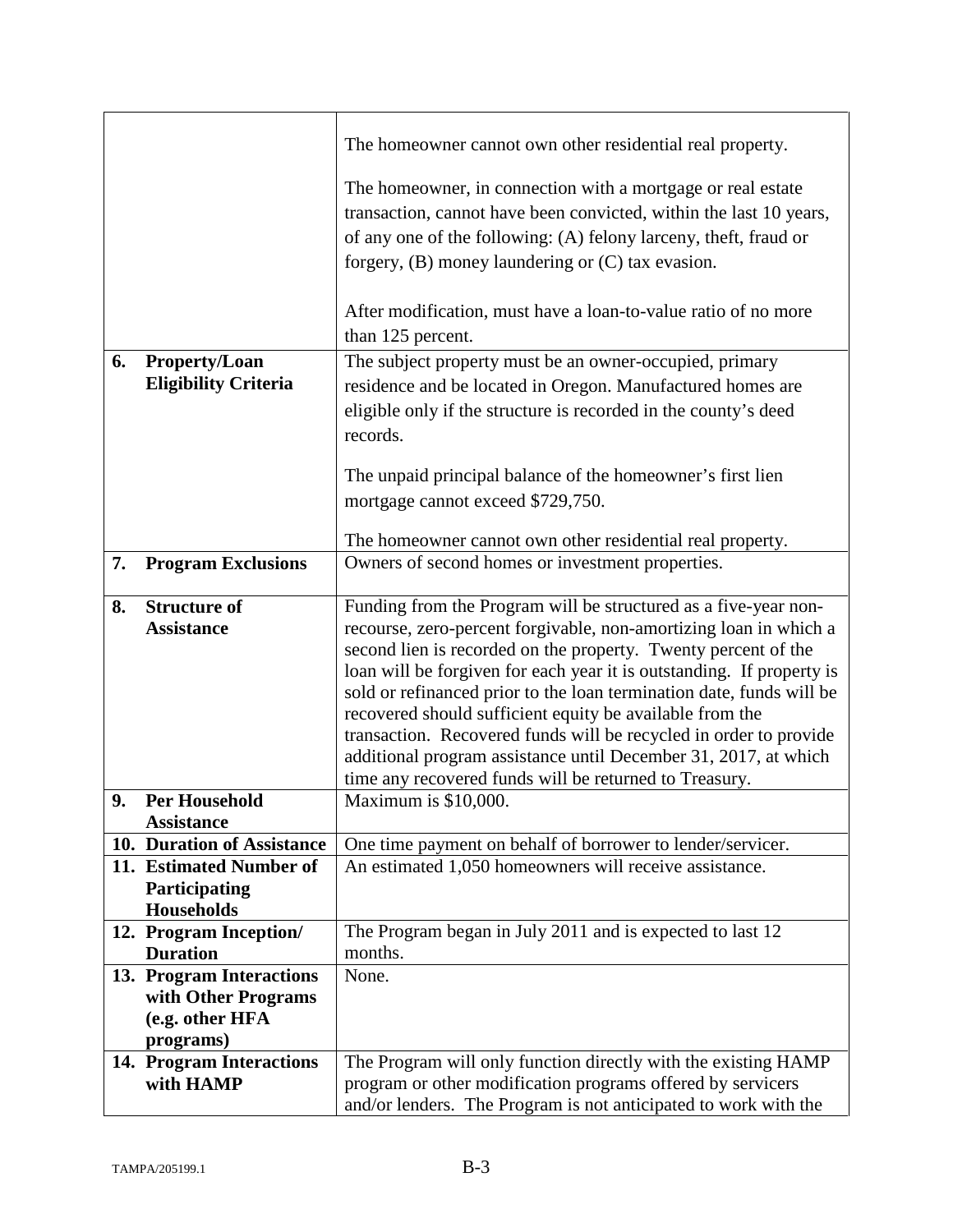|                      | other Hardest Hit Fund programs; however, it will work with non-  |
|----------------------|-------------------------------------------------------------------|
|                      | HAMP modification programs offered through lenders/servicers.     |
|                      | In those cases, Program funds will be used when an investment of  |
|                      | \$10,000 or less, will facilitate a successful loan modification. |
| 15. Program Leverage | Servicers will not charge administrative fees and waive all       |
| with Other Financial | administrative fees accrued prior to modification.                |
| <b>Resources</b>     |                                                                   |
| 16. Qualify as an    | $\Box$ Yes $\Box$ No                                              |
| Unemployment         |                                                                   |
| Program              |                                                                   |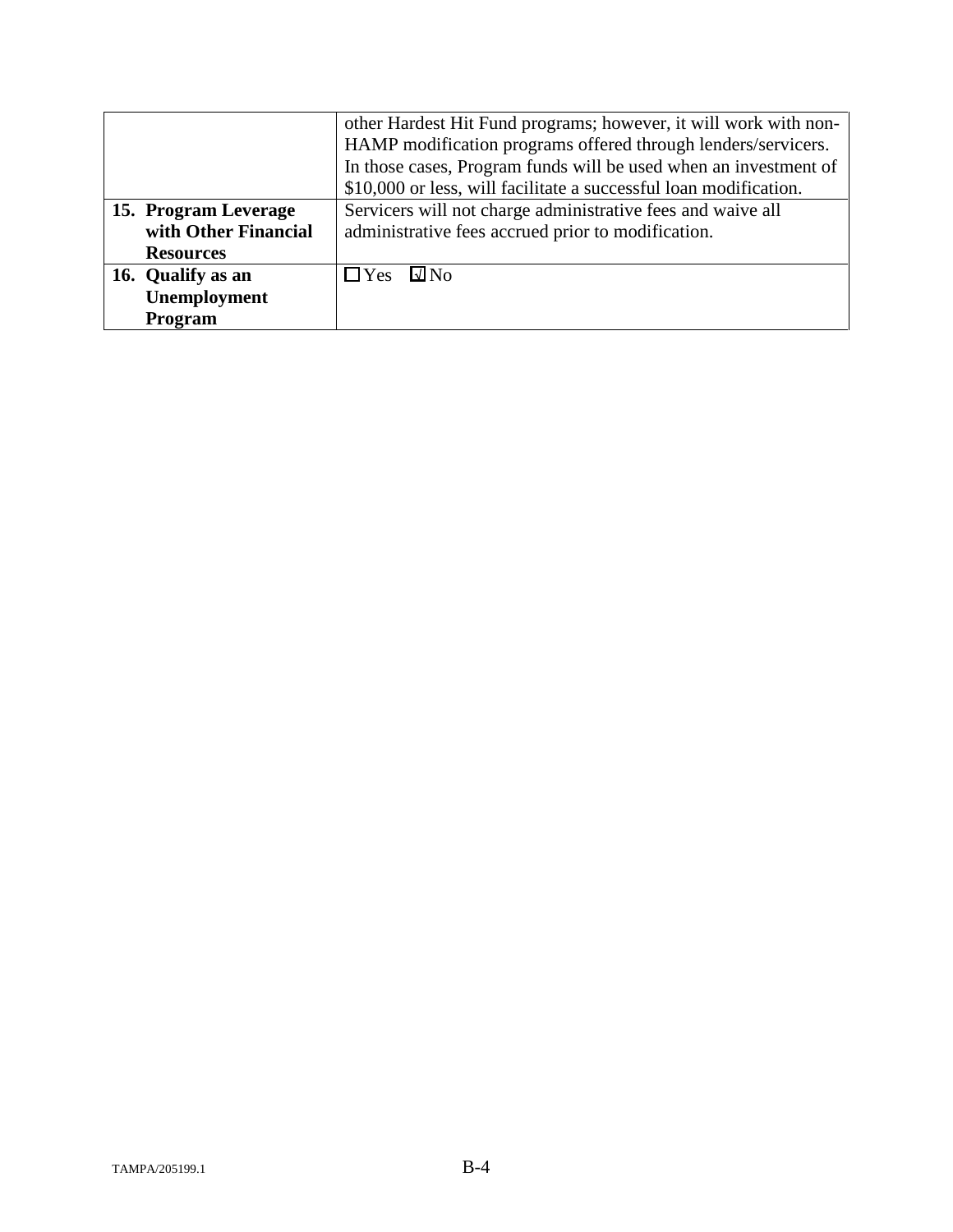# **Oregon Affordable Housing Assistance Corporation Mortgage Payment Assistance Program Summary Guidelines**

| 1. | <b>Program Overview</b>                                                               | This schedule applies to applications initiated after the<br>effective date of the Sixth Amendment to Commitment to                                                                                                                                                                                                                                                                                         |
|----|---------------------------------------------------------------------------------------|-------------------------------------------------------------------------------------------------------------------------------------------------------------------------------------------------------------------------------------------------------------------------------------------------------------------------------------------------------------------------------------------------------------|
|    |                                                                                       | <b>Purchase Financial Instrument and HFA Participation</b><br>Agreement.                                                                                                                                                                                                                                                                                                                                    |
|    |                                                                                       | The Mortgage Payment Assistance Program will provide up to 12<br>months of mortgage payment assistance or \$20,000, whichever is<br>used first. This temporary assistance will be provided on behalf of<br>homeowners who are receiving unemployment insurance benefits.                                                                                                                                    |
|    |                                                                                       | The state's foreclosure counseling network will serve as the<br>administrative entry point for application processing.                                                                                                                                                                                                                                                                                      |
|    |                                                                                       | Oregon Affordable Housing Assistance Corporation (OAHAC)<br>will, on behalf of an eligible borrower, make a full monthly<br>payment to the servicer until the applicable program cap is<br>reached, or until the borrower has become re-employed. Eligible<br>borrowers may receive up to 12 monthly assistance payments by<br>signing a quarterly affidavit, provided the program cap has not<br>been met. |
|    |                                                                                       | OAHAC will require borrowers to provide at least quarterly<br>certification of continued eligibility.                                                                                                                                                                                                                                                                                                       |
| 2. | <b>Program Goals</b>                                                                  | The assistance provided by the Mortgage Payment Assistance<br>Program will allow qualified borrowers to search for work or<br>obtain job training without fear of losing their home. The purpose<br>of this program is to assist borrowers until they can obtain<br>sufficient income to resume scheduled mortgage payments or<br>qualify for a modified mortgage payment.                                  |
| 3. | <b>Target Population/</b><br>Areas                                                    | The Program will be available to homeowners receiving<br>unemployment insurance benefits at the time of initial<br>application.                                                                                                                                                                                                                                                                             |
| 4. | <b>Program Allocation</b><br>(Excluding<br><b>Administrative</b><br><b>Expenses</b> ) | \$126,000,000.00                                                                                                                                                                                                                                                                                                                                                                                            |
| 5. | <b>Borrower Eligibility</b><br><b>Criteria</b>                                        | The borrower must be receiving unemployment insurance<br>benefits at time of initial application.                                                                                                                                                                                                                                                                                                           |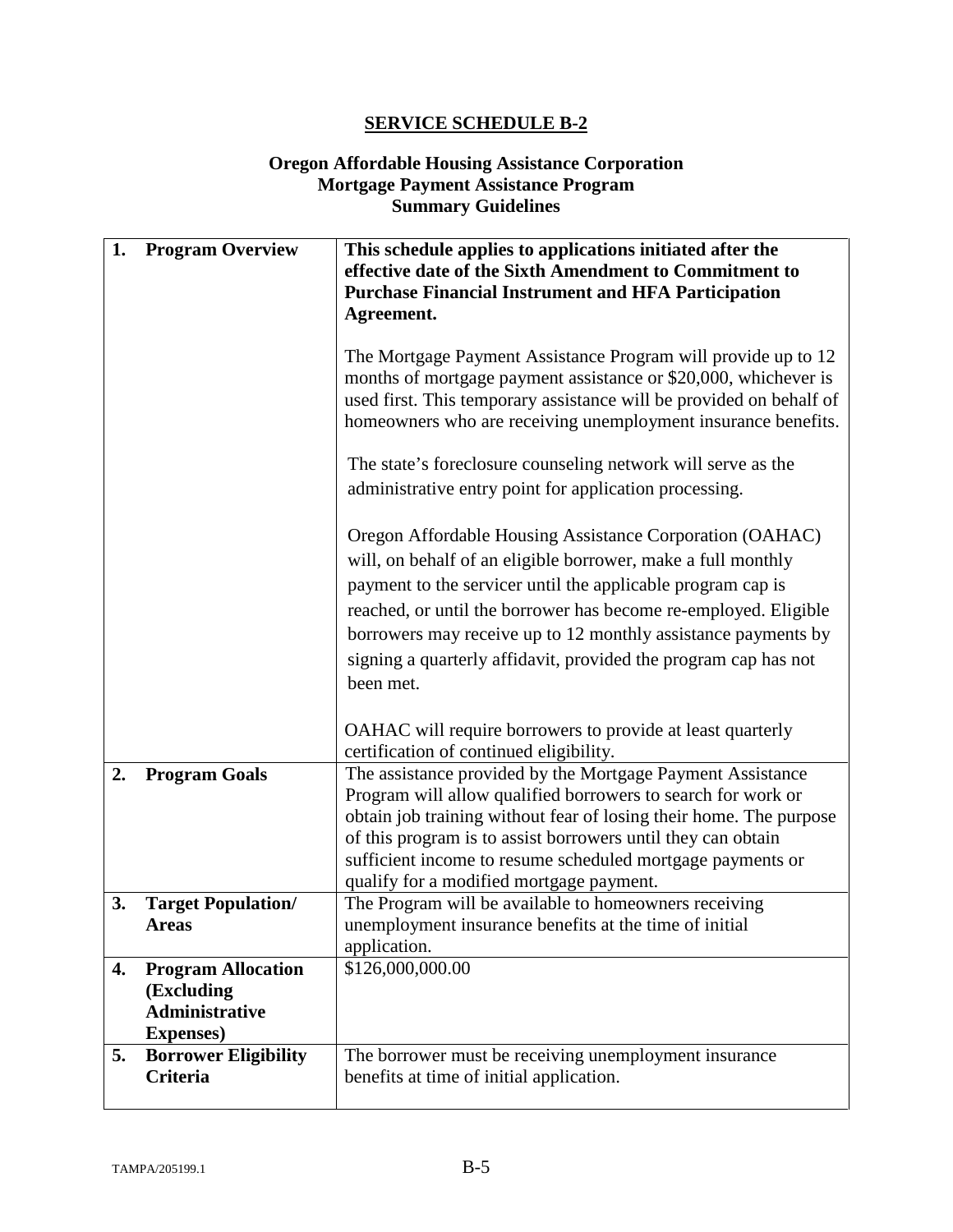|    |                             | The borrower must complete and sign a Financial Hardship                                                                     |
|----|-----------------------------|------------------------------------------------------------------------------------------------------------------------------|
|    |                             | Affidavit.                                                                                                                   |
|    |                             |                                                                                                                              |
|    |                             | The borrower, in connection with a mortgage or real estate                                                                   |
|    |                             | transaction, cannot have been convicted, within the last 10 years,                                                           |
|    |                             | of any one of the following: (A) felony larceny, theft, fraud or                                                             |
|    |                             | forgery, $(B)$ money laundering or $(C)$ tax evasion.                                                                        |
| 6. | <b>Property/Loan</b>        | The subject property must be a one unit, single family, owner-                                                               |
|    | <b>Eligibility Criteria</b> | occupied, primary residence and be located in Oregon.                                                                        |
|    |                             |                                                                                                                              |
|    |                             | The unpaid principal balance of the borrower's first lien mortgage                                                           |
|    |                             | cannot exceed the Federal Housing Administration loan limit, as                                                              |
|    |                             | effective on October 1, 2011, for the county in which the subject                                                            |
|    |                             | property is located.                                                                                                         |
| 7. | <b>Program Exclusions</b>   | The borrower cannot be in active bankruptcy.                                                                                 |
|    |                             |                                                                                                                              |
|    |                             | The borrower's first lien mortgage cannot be a home equity line                                                              |
|    |                             | of credit, land sale contract, or otherwise privately financed                                                               |
|    |                             | mortgage.                                                                                                                    |
|    |                             |                                                                                                                              |
|    |                             | The borrower cannot own other residential real property.                                                                     |
|    |                             |                                                                                                                              |
| 8. | <b>Structure of</b>         | The subject property cannot be a condominium or townhome.<br>The Program is envisioned as a revolving fund. The Program will |
|    | <b>Assistance</b>           | make a five-year, non-recourse, zero-percent, forgivable, non-                                                               |
|    |                             | amortizing loan in which a junior lien is recorded on the property.                                                          |
|    |                             | Twenty percent of the loan will be forgiven for each year the loan                                                           |
|    |                             | is outstanding. If the property is sold or refinanced prior to the                                                           |
|    |                             | loan termination date, the Program will recover funds should                                                                 |
|    |                             | sufficient equity be available from the transaction. The Program                                                             |
|    |                             | will recycle recovered funds in order to provide additional                                                                  |
|    |                             | program assistance until December 31, 2017, at which time any                                                                |
|    |                             | recovered funds will be returned to Treasury.                                                                                |
| 9. | <b>Per Household</b>        | Maximum benefit is \$20,000 per borrower.                                                                                    |
|    | <b>Assistance</b>           |                                                                                                                              |
|    | 10. Duration of Assistance  | 12 months.                                                                                                                   |
|    | 11. Estimated Number of     | At a minimum this program will help 8,250 homeowners.                                                                        |
|    | Participating               |                                                                                                                              |
|    | <b>Households</b>           |                                                                                                                              |
|    | 12. Program Inception/      | The Program began in December 2010 and is expected to last 36                                                                |
|    | <b>Duration</b>             | months.                                                                                                                      |
|    | 13. Program Interactions    | Some borrowers may have loans funded by Oregon Housing and                                                                   |
|    | with Other Programs         | Community Services and will also be eligible for the Loan                                                                    |
|    | (e.g. other HFA             | Preservation Program.                                                                                                        |
|    | programs)                   |                                                                                                                              |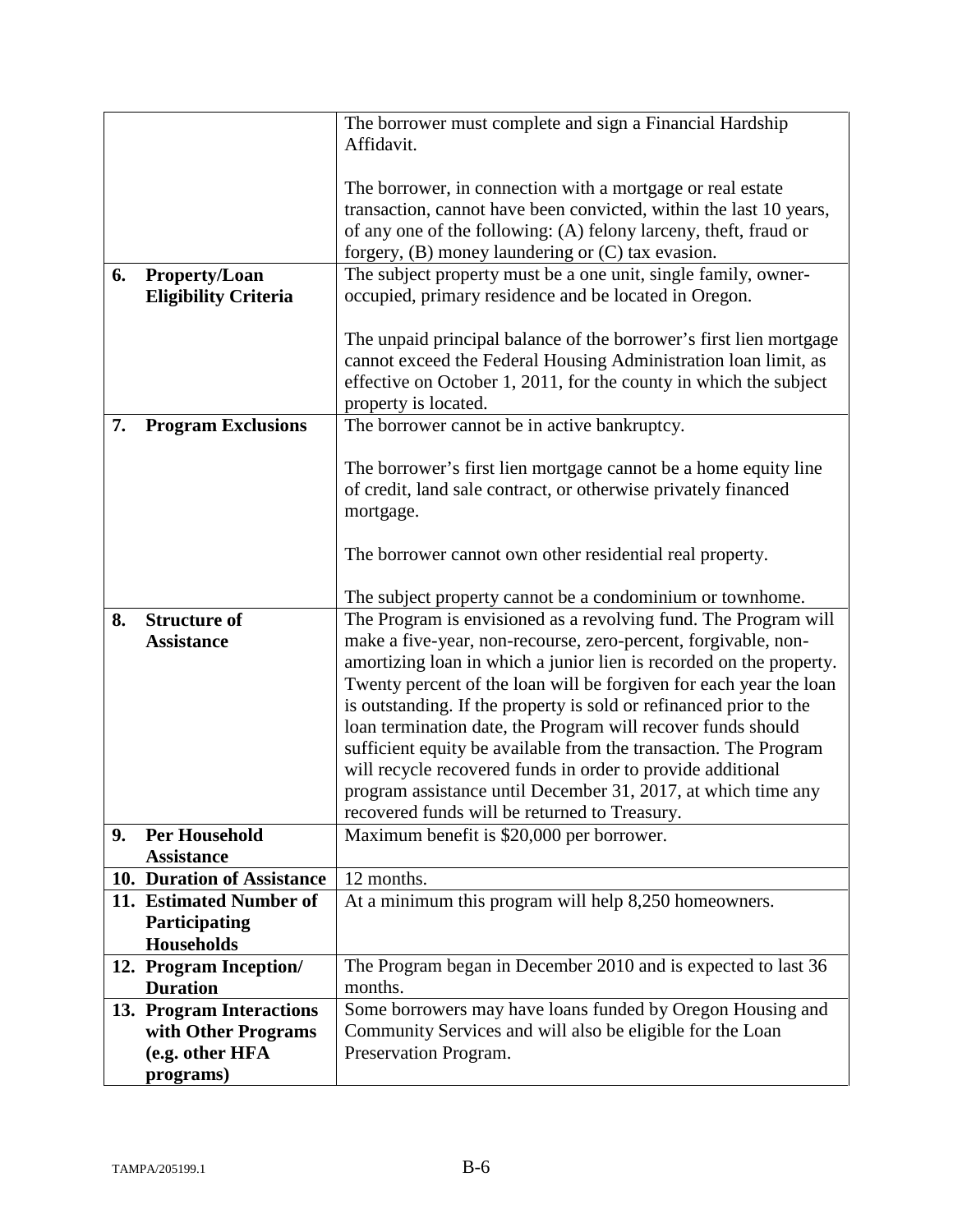| 14. Program Interactions | HHF Funds will generally be utilized prior to the UP forbearance |
|--------------------------|------------------------------------------------------------------|
| with HAMP                | described in Supplemental Directive 10-04 and/or GSE             |
|                          | forbearance programs, unless the borrower has already received   |
|                          | forbearance under those programs. When appropriate however,      |
|                          | servicers should provide UP or other forbearance to eligible     |
|                          | borrowers who are being evaluated for Mortgage Payment           |
|                          | Assistance by OAHAC.                                             |
|                          |                                                                  |
|                          | If borrowers are considering HAMP as a option, they must be      |
|                          | evaluated for HAMP at the earlier of reemployment or expiration  |
|                          | of HFA mortgage assistance benefits.                             |
|                          |                                                                  |
| 15. Program Leverage     | Servicers will not charge administrative fees (e.g., NSF, late   |
| with Other Financial     | charges) in any month where a full contract payment is made. If  |
| <b>Resources</b>         | the loan is reinstated or modified following HFA mortgage        |
|                          | assistance, servicers will waive all administrative fees accrued |
|                          | since the beginning of the delinquency.                          |
| 16. Qualify as an        | $\boxtimes$ Yes $\Box$ No                                        |
| Unemployment             |                                                                  |
| Program                  |                                                                  |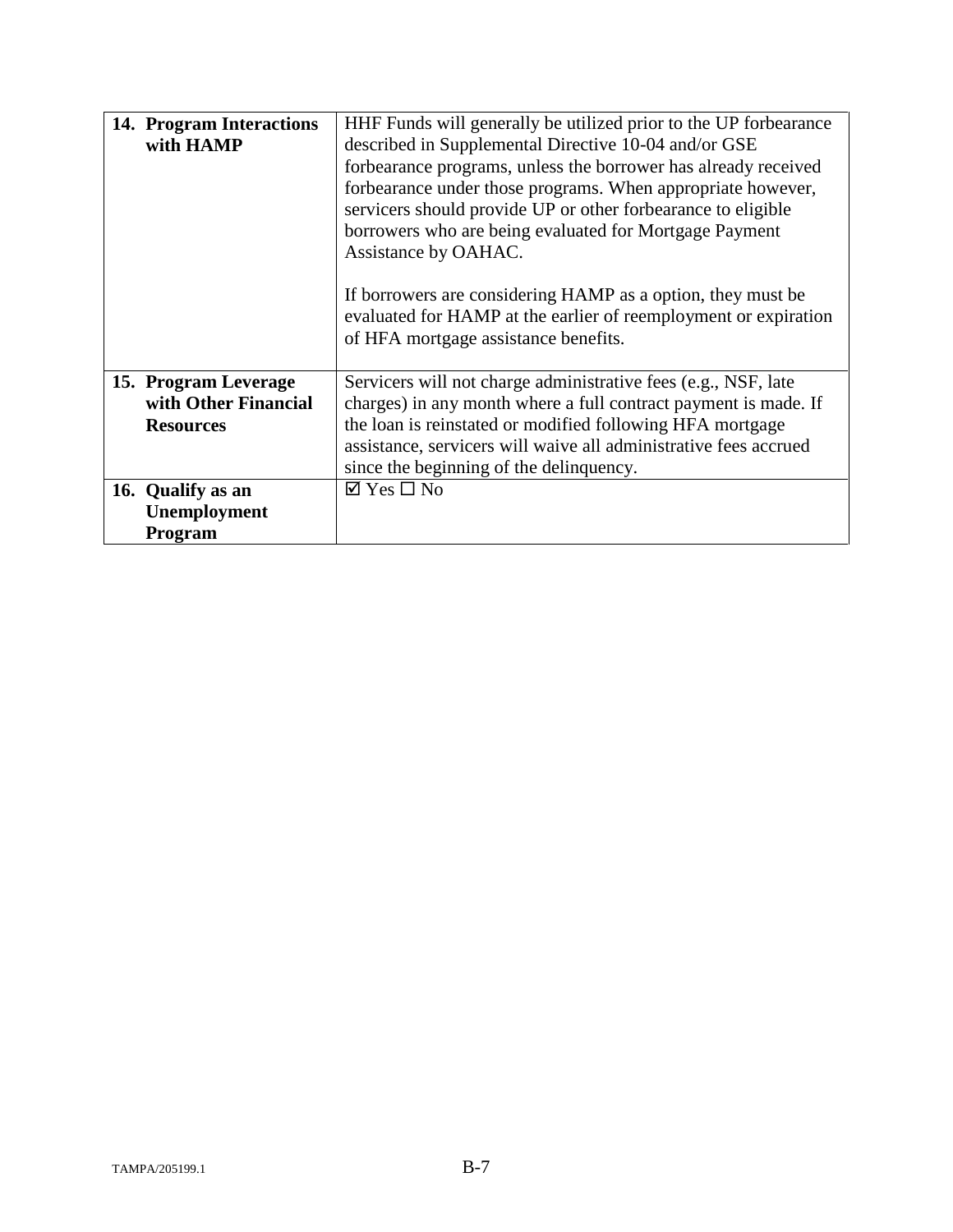# **Oregon Affordable Housing Assistance Corporation Loan Preservation Assistance Program Summary Guidelines**

| 1. | <b>Program Overview</b>     | The Loan Preservation Assistance Program is intended to help                                                              |
|----|-----------------------------|---------------------------------------------------------------------------------------------------------------------------|
|    |                             | homeowners preserve and/or maintain their existing mortgage and                                                           |
|    |                             | eliminate immediate risk of foreclosure. Funds provided through                                                           |
|    |                             | this Program will be provided to lenders/servicers to bring a                                                             |
|    |                             | delinquent borrower current. Eligibility will be determined by                                                            |
|    |                             | staff representing the OAHAC.                                                                                             |
|    |                             | There are two tiers of benefit provided under the Program:                                                                |
|    |                             | (A) Reinstatement Benefit: For homeowners who, at any time,                                                               |
|    |                             | receive funding under the Mortgage Payment Assistance program.                                                            |
|    |                             | (B) Preservation Benefit: For homeowners who can demonstrate                                                              |
|    |                             | the ability to sustain their loan payments.                                                                               |
|    |                             | Homeowners may decline the Reinstatement Benefit to be                                                                    |
|    |                             | considered for the Preservation Benefit, but homeowners cannot                                                            |
|    |                             | receive funding under both the Reinstatement and Preservation                                                             |
|    |                             | benefits.                                                                                                                 |
| 2. | <b>Program Goals</b>        | To bring delinquent mortgages current. The program will                                                                   |
|    |                             | preserve and/or maintain an existing mortgage and reduce the risk                                                         |
|    |                             | of imminent foreclosure.                                                                                                  |
| 3. | <b>Target Population/</b>   | The program will be available in all counties of Oregon for                                                               |
|    | <b>Areas</b>                | homeowners with an arrearage.                                                                                             |
| 4. | <b>Program Allocation</b>   | \$38,335,587.00                                                                                                           |
|    | (Excluding                  |                                                                                                                           |
|    | <b>Administrative</b>       |                                                                                                                           |
|    | <b>Expenses</b> )           |                                                                                                                           |
| 5. | <b>Borrower Eligibility</b> | Reinstatement Benefit:                                                                                                    |
|    | <b>Criteria</b>             |                                                                                                                           |
|    |                             | The borrower must have received funding, at any time, under the                                                           |
|    |                             | Mortgage Payment Assistance program.                                                                                      |
|    |                             |                                                                                                                           |
|    |                             | <b>Preservation Benefit:</b>                                                                                              |
|    |                             | The borrower must demonstrate a gross monthly income-to-                                                                  |
|    |                             | PITIA ratio not to exceed 45 percent.                                                                                     |
|    |                             | The borrower must complete and sign an affidavit of prior                                                                 |
|    |                             | hardship.                                                                                                                 |
|    |                             |                                                                                                                           |
|    |                             | The borrower, in connection with a mortgage or real estate<br>transaction, cannot have been convicted, within the last 10 |
|    |                             | years, of any one of the following: (A) felony larceny, theft,                                                            |
|    |                             | fraud or forgery, (B) money laundering or (C) tax evasion.                                                                |
|    |                             |                                                                                                                           |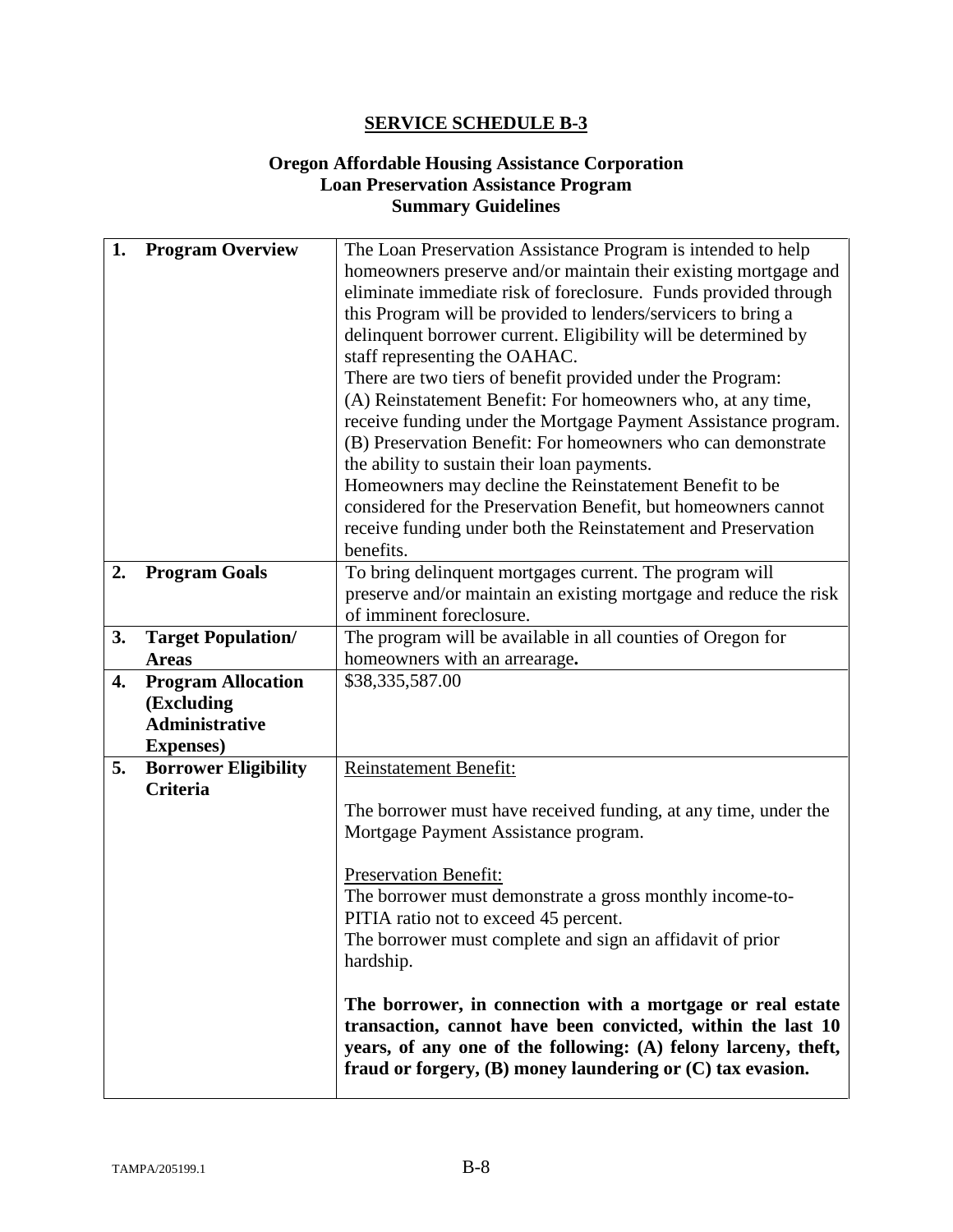| 6. | Property/Loan               | Preservation Benefit:                                                                                                           |
|----|-----------------------------|---------------------------------------------------------------------------------------------------------------------------------|
|    | <b>Eligibility Criteria</b> |                                                                                                                                 |
|    |                             | The subject property must be a one unit, single family, owner-<br>occupied, primary residence and be located in Oregon.         |
|    |                             | The unpaid principal balance of the borrower's first lien mortgage                                                              |
|    |                             | cannot exceed the Federal Housing Administration loan limit, as                                                                 |
|    |                             | effective on October 1, 2011, for the county in which the subject                                                               |
|    |                             | property is located.                                                                                                            |
| 7. | <b>Program Exclusions</b>   | The borrower cannot be in active bankruptcy.                                                                                    |
|    |                             |                                                                                                                                 |
|    |                             | The borrower's first lien mortgage cannot be a home equity line                                                                 |
|    |                             | of credit, land sale contract, or otherwise privately financed                                                                  |
|    |                             | mortgage.                                                                                                                       |
|    |                             | The borrower cannot own other residential real property.                                                                        |
|    |                             |                                                                                                                                 |
|    |                             | The subject property cannot be a condominium or townhome.                                                                       |
| 8. | <b>Structure of</b>         | The Program is envisioned as a revolving fund. The Program will                                                                 |
|    | <b>Assistance</b>           | make a five-year, non-recourse, zero-percent, forgivable, non-                                                                  |
|    |                             | amortizing loan in which a junior lien is recorded on the property.                                                             |
|    |                             | Twenty percent of the loan will be forgiven for each year the loan                                                              |
|    |                             | is outstanding. If the property is sold or refinanced prior to the                                                              |
|    |                             | loan termination date, the Program will recover funds should                                                                    |
|    |                             | sufficient equity be available from the transaction. The Program<br>will recycle recovered funds in order to provide additional |
|    |                             | program assistance until December 31, 2017, at which time any                                                                   |
|    |                             | recovered funds will be returned to Treasury.                                                                                   |
| 9. | <b>Per Household</b>        | <b>Reinstatement Benefit:</b>                                                                                                   |
|    | <b>Assistance</b>           |                                                                                                                                 |
|    |                             | A maximum of \$10,000, subject to certain limitations in the                                                                    |
|    |                             | program guidelines.                                                                                                             |
|    |                             |                                                                                                                                 |
|    |                             | <b>Preservation Benefit:</b>                                                                                                    |
|    |                             | A maximum of \$20,000 per borrower.                                                                                             |
|    | 10. Duration of Assistance  | Assistance is a one-time payment.                                                                                               |
|    | 11. Estimated Number of     | It is estimated that 4,000 homeowners will receive assistance.                                                                  |
|    | Participating               |                                                                                                                                 |
|    | <b>Households</b>           |                                                                                                                                 |
|    | 12. Program Inception/      | The Program will begin in May 2012 and is expected to last 24                                                                   |
|    | <b>Duration</b>             | months, but may extend beyond 24 months where both funding                                                                      |
|    |                             | and need exists.                                                                                                                |
|    | 13. Program Interactions    | The Program's Reinstatement Benefit will operate in conjunction                                                                 |
|    | with Other Programs         | with the Mortgage Payment Assistance program.                                                                                   |
|    | (e.g. other HFA             |                                                                                                                                 |
|    | programs)                   |                                                                                                                                 |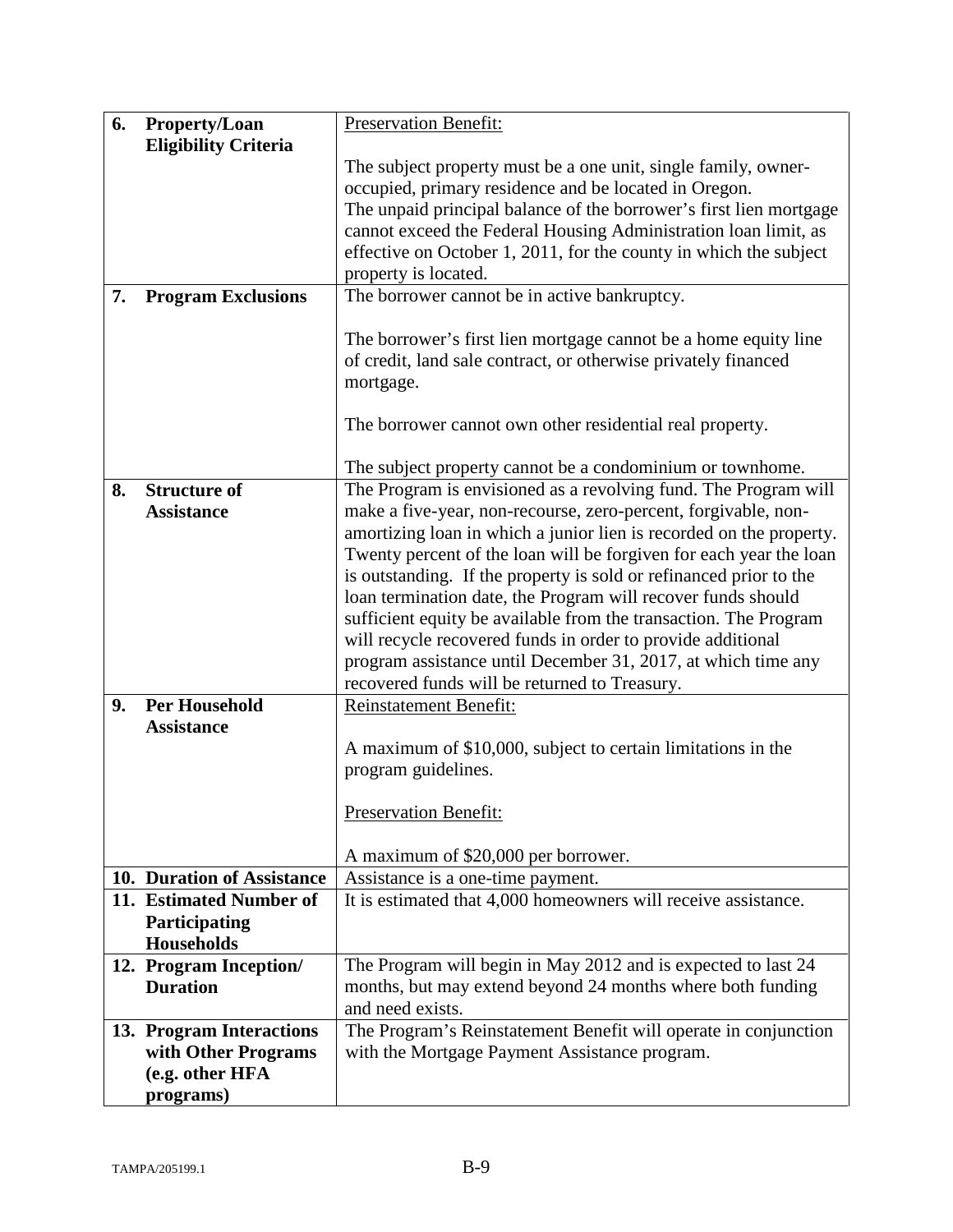| 14. Program Interactions | This Program would incent recipients to enter loan modification    |
|--------------------------|--------------------------------------------------------------------|
| with HAMP                | programs such as HAMP and may interact with both new and           |
|                          | existing HAMP programs.                                            |
| 15. Program Leverage     | If the loan is reinstated, servicers will waive all administrative |
| with Other Financial     | fees accrued since the beginning of the delinquency.               |
| <b>Resources</b>         |                                                                    |
| 16. Qualify as an        | $\boxtimes$ No<br>$\Box$ Yes                                       |
| Unemployment             |                                                                    |
| Program                  |                                                                    |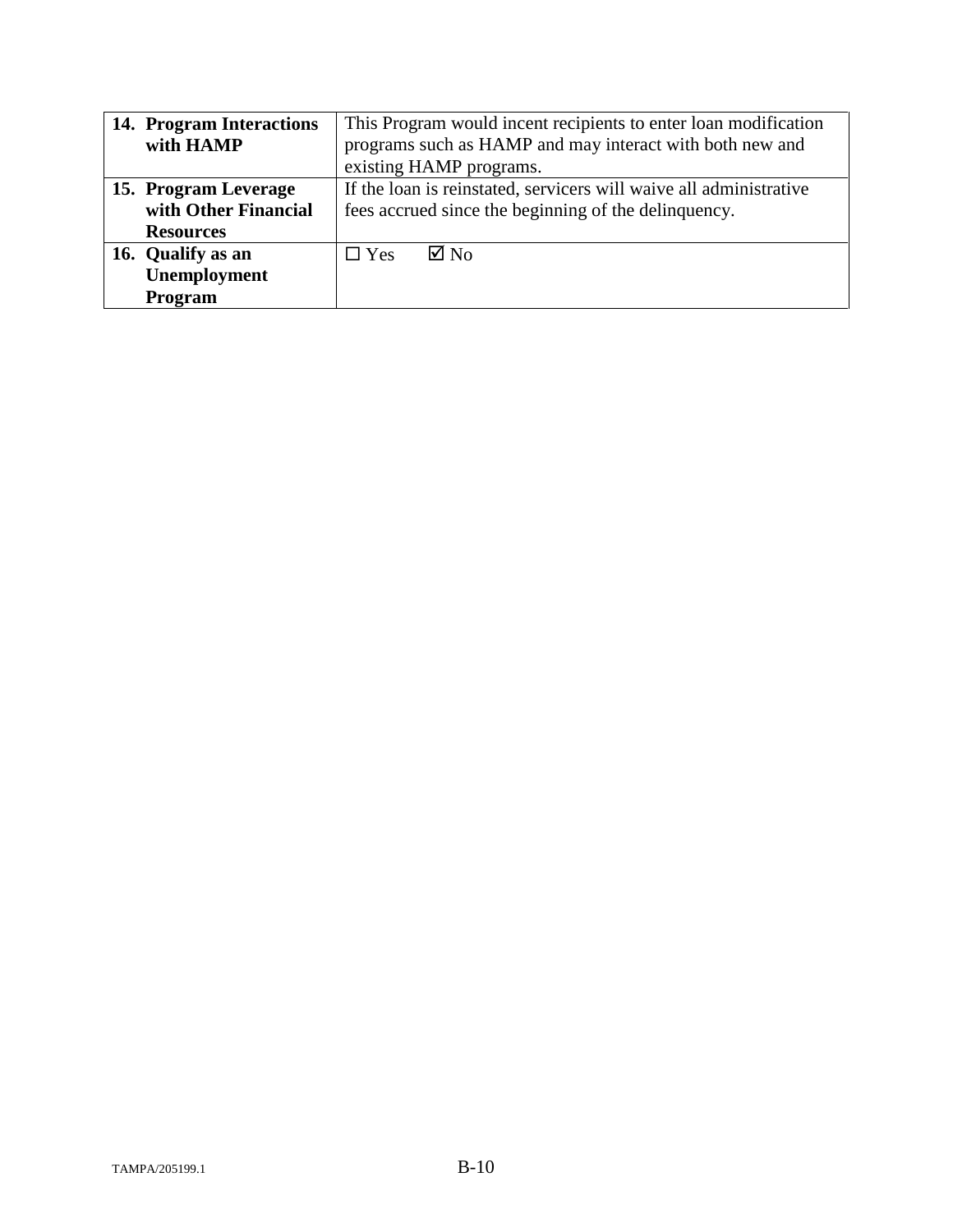# **Oregon Affordable Housing Assistance Corporation Transition Assistance Program Summary Guidelines**

| 1. | <b>Program Overview</b>                                                               | The Transition Assistance Program will assist homeowners for<br>whom foreclosure would otherwise be inevitable. This Program<br>will serve as an alternative exit point for recipients of the<br>Mortgage Payment Assistance Program who do not regain<br>employment or recover from financial distress to the extent that<br>they would benefit from loan preservation assistance. This<br>Program will work in conjunction with servicer/lender short sale<br>and deed-in-lieu of foreclosure programs to help homeowners |
|----|---------------------------------------------------------------------------------------|-----------------------------------------------------------------------------------------------------------------------------------------------------------------------------------------------------------------------------------------------------------------------------------------------------------------------------------------------------------------------------------------------------------------------------------------------------------------------------------------------------------------------------|
|    |                                                                                       | transition to affordable housing expediently. The funds are to be<br>used by borrowers to pay for relocation expenses including, but<br>not limited to: housing and utility deposits, transportation and<br>storage of household goods and personal effects, and temporary<br>housing costs.                                                                                                                                                                                                                                |
|    |                                                                                       | OAHAC may work with lenders/servicers, real estate associations<br>and agents, and community organizations to identify potential<br>applicants.                                                                                                                                                                                                                                                                                                                                                                             |
| 2. | <b>Program Goals</b>                                                                  | To provide funds to financially distressed borrowers so they may<br>be able to find affordable housing while avoiding foreclosure.<br>Additionally, funds will serve as an incentive to maintain the<br>home's condition prior to turning it over to a lender/servicer.                                                                                                                                                                                                                                                     |
| 3. | <b>Target Population/</b><br><b>Areas</b>                                             | The Program will be available in all counties in Oregon.                                                                                                                                                                                                                                                                                                                                                                                                                                                                    |
| 4. | <b>Program Allocation</b><br>(Excluding<br><b>Administrative</b><br><b>Expenses</b> ) | \$0.00                                                                                                                                                                                                                                                                                                                                                                                                                                                                                                                      |
| 5. | <b>Borrower Eligibility</b><br><b>Criteria</b>                                        | The borrower must have a current household income equal to or<br>less than 120 percent of state median income. A borrower who<br>has a loan financed in whole or in part by bonds that are tax-<br>exempt under IRC section 143 is presumed to satisfy income<br>limits.                                                                                                                                                                                                                                                    |
|    |                                                                                       | The borrower must complete and sign a financial hardship<br>affidavit.                                                                                                                                                                                                                                                                                                                                                                                                                                                      |
|    |                                                                                       | The borrower, in connection with a mortgage or real estate<br>transaction, cannot have been convicted, within the last 10 years,                                                                                                                                                                                                                                                                                                                                                                                            |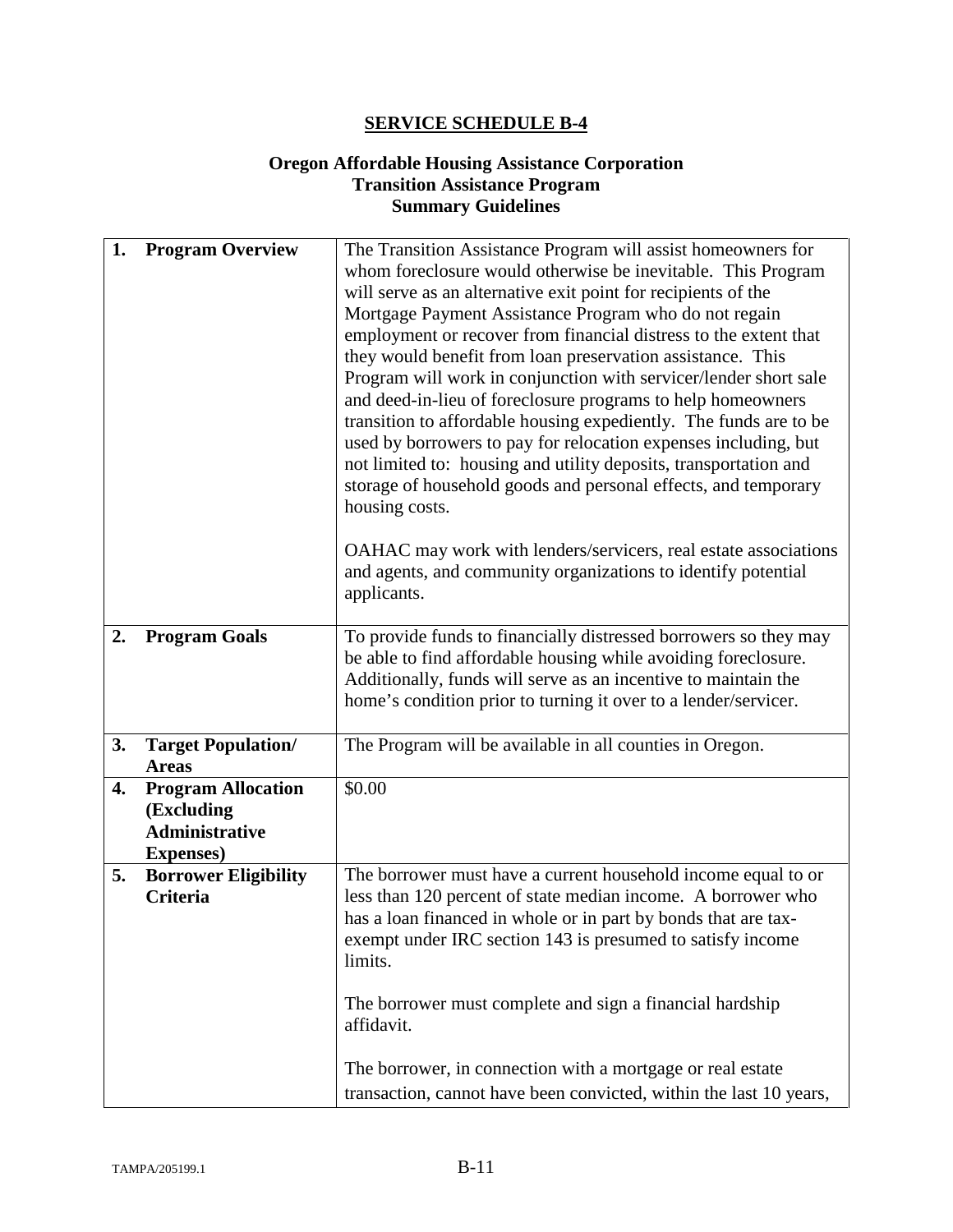|    |                                                               | of any one of the following: (A) felony larceny, theft, fraud or                                                                                                                                                                                          |
|----|---------------------------------------------------------------|-----------------------------------------------------------------------------------------------------------------------------------------------------------------------------------------------------------------------------------------------------------|
|    |                                                               | forgery, $(B)$ money laundering or $(C)$ tax evasion.                                                                                                                                                                                                     |
|    |                                                               |                                                                                                                                                                                                                                                           |
|    |                                                               | The borrower must complete a short sale or deed- in-lieu of                                                                                                                                                                                               |
|    |                                                               | foreclosure agreement.                                                                                                                                                                                                                                    |
| 6. | <b>Property/Loan</b>                                          | The subject property must be an owner-occupied, primary                                                                                                                                                                                                   |
|    | <b>Eligibility Criteria</b>                                   | residence unless the borrower has relocated in the last 24 months,<br>and provides documentation that the property was such<br>borrower's primary residence prior to relocation and satisfies<br>certain other qualifying criteria.                       |
|    |                                                               | The unpaid principal balance of the borrower's first lien mortgage<br>cannot exceed \$350,000 unless certain qualifying conditions are<br>met. In no instance can the unpaid principal balance of the<br>borrower's first lien mortgage exceed \$729,750. |
|    |                                                               | The subject property must be a one-unit, single-family residence<br>(including condominiums and townhomes) located in Oregon,                                                                                                                             |
| 7. | <b>Program Exclusions</b>                                     | The borrower cannot own other residential real property.                                                                                                                                                                                                  |
|    |                                                               | The borrower cannot be in active bankruptcy.                                                                                                                                                                                                              |
| 8. | <b>Structure of</b><br><b>Assistance</b>                      | This Program will not be structured as a loan.                                                                                                                                                                                                            |
| 9. | <b>Per Household</b><br><b>Assistance</b>                     | Maximum benefit is \$3,000 per household.                                                                                                                                                                                                                 |
|    | 10. Duration of Assistance                                    | One-time payment to the borrower at or after closing (transfer of<br>title) of the deed-in-lieu or short sale transaction.                                                                                                                                |
|    | 11. Estimated Number of<br>Participating<br><b>Households</b> | $\overline{0}$                                                                                                                                                                                                                                            |
|    | 12. Program Inception/<br><b>Duration</b>                     | This Program is suspended until further notice.                                                                                                                                                                                                           |
|    | 13. Program Interactions                                      | It is anticipated the Program will provide additional support to                                                                                                                                                                                          |
|    | with Other Programs                                           | eligible recipients above and beyond the assistance provided                                                                                                                                                                                              |
|    | (e.g. other HFA                                               | through HAFA. The Program would essentially fill gaps for the                                                                                                                                                                                             |
|    | programs)                                                     | borrower in areas where HAFA assistance falls short of the                                                                                                                                                                                                |
|    |                                                               | resources needed for a successful transition.                                                                                                                                                                                                             |
|    | 14. Program Interactions<br>with HAMP                         | None.                                                                                                                                                                                                                                                     |
|    | 15. Program Leverage                                          | There is no current anticipated leverage; however this program                                                                                                                                                                                            |
|    | with Other Financial                                          | will be layered on any other resources the borrower is able to                                                                                                                                                                                            |
|    | <b>Resources</b>                                              | receive for leaving their home before foreclosure.                                                                                                                                                                                                        |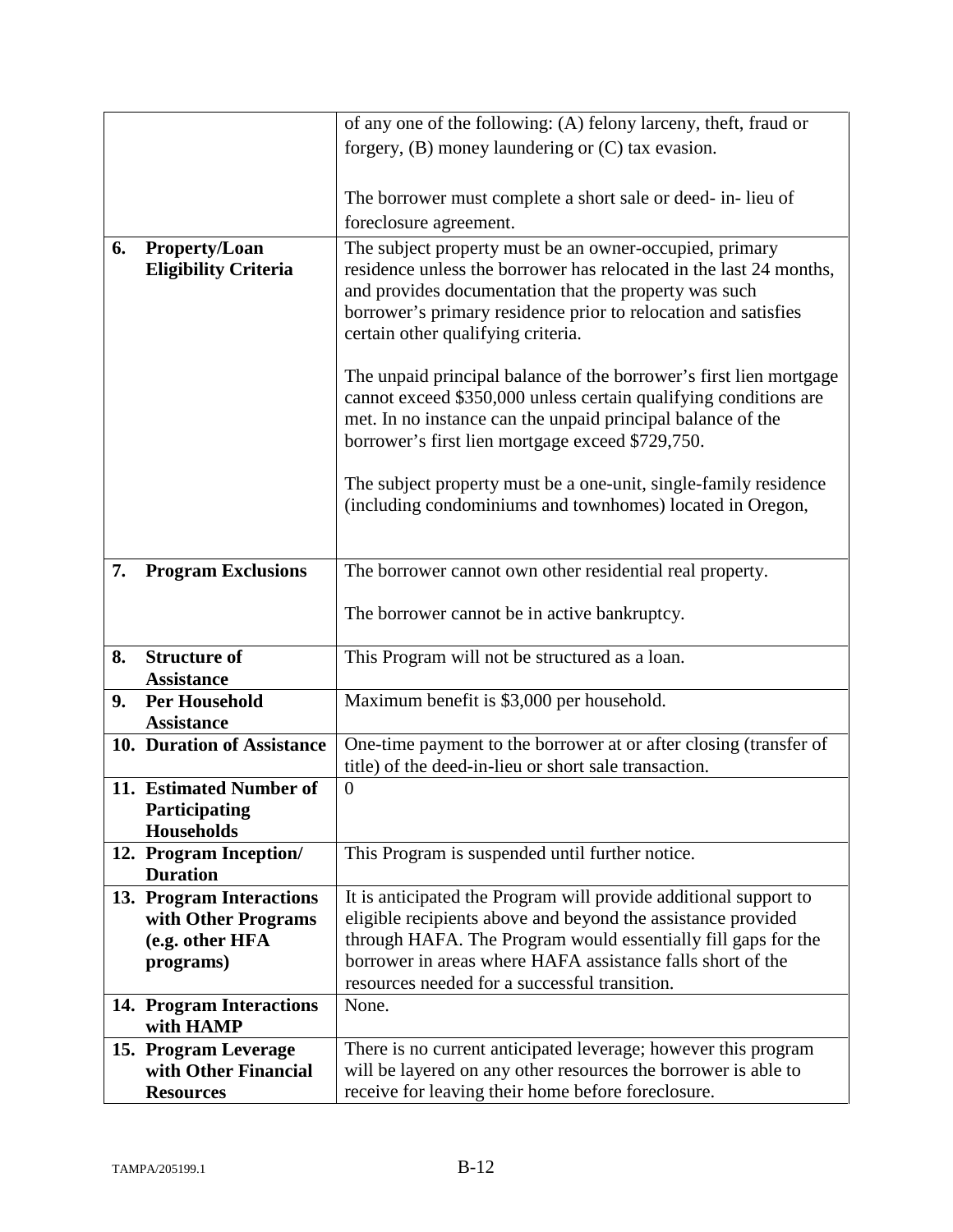| 16. Qualify as an | $\neg$ $\mathbf{v}_{\text{es}}$ | ⊠No |
|-------------------|---------------------------------|-----|
| Unemployment      |                                 |     |
| Program           |                                 |     |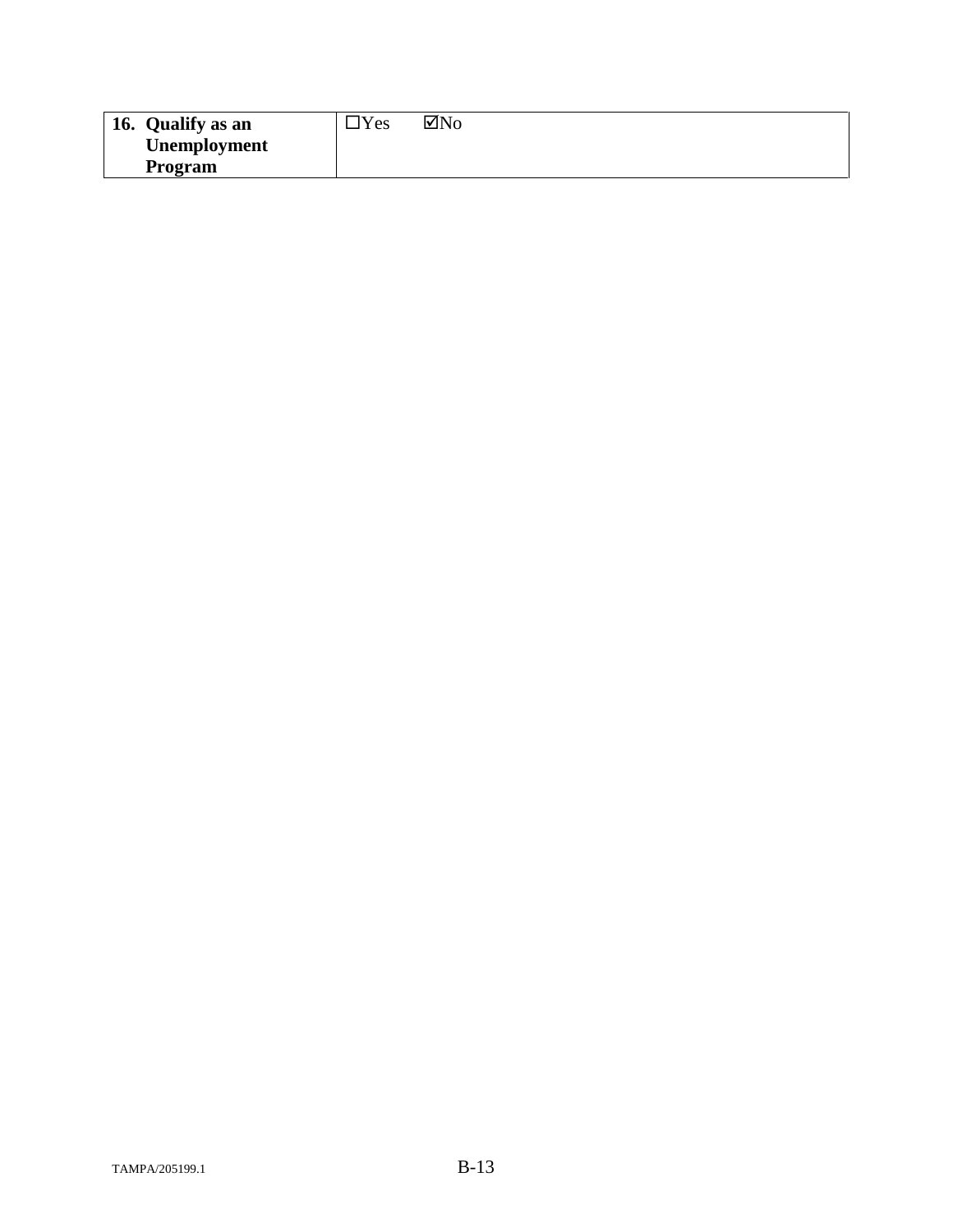# **Oregon Affordable Housing Assistance Corporation Loan Refinancing Assistance Pilot Project Summary Guidelines**

| 1. | <b>Program Overview</b> | The Loan Refinancing Assistance Pilot Project will target two                                                                         |
|----|-------------------------|---------------------------------------------------------------------------------------------------------------------------------------|
|    |                         | Oregon counties hit hard by the housing crisis to provide                                                                             |
|    |                         | assistance to homeowners with negative equity mortgages, who                                                                          |
|    |                         | have recovered from unemployment, underemployment or                                                                                  |
|    |                         | financial distress and show the capability to pay a mortgage                                                                          |
|    |                         | payment based on a principal amount reflective of the current                                                                         |
|    |                         | market value of the home. There are two structures that will be<br>utilized to accomplish the refinance depending on restrictions the |
|    |                         | loan holder may be under                                                                                                              |
|    |                         |                                                                                                                                       |
|    |                         | Loan Purchase Structure: Under the Loan Purchase Structure,                                                                           |
|    |                         | OAHAC, after review and approval by Oregon Housing and                                                                                |
|    |                         | Community Services (OHCS), will provide funding for the                                                                               |
|    |                         | purchase of loans on behalf of homeowners. All as part of one                                                                         |
|    |                         | concurrent and seamless transaction, the loan will be purchased in                                                                    |
|    |                         | accordance with a funding agreement with OAHAC, for a price                                                                           |
|    |                         | that is at or below the current appraised value and at least 10                                                                       |
|    |                         | percent below the current unpaid principal balance of the loan. A                                                                     |
|    |                         | new, affordable loan based on a principal amount equal to or                                                                          |
|    |                         | lesser than the home's current appraised value will be originated.                                                                    |
|    |                         | Short Sale Structure: The Short Sale Structure will be utilized in                                                                    |
|    |                         | the event the holder of the loan is under restrictions, both                                                                          |
|    |                         | operationally or legally, with respect to a loan sale transaction                                                                     |
|    |                         | that it might otherwise be with respect to a short sale transaction.                                                                  |
|    |                         | In this scenario, OAHAC will utilize its contractor, Further                                                                          |
|    |                         | Development, LLC ("Further"), to facilitate a short sale. All as                                                                      |
|    |                         | part of one concurrent and seamless transaction, the home will be                                                                     |
|    |                         | sold to Further for a price that is at or below the current appraised                                                                 |
|    |                         | value and at least 10% below the current unpaid principal balance                                                                     |
|    |                         | of the loan. Title to the home will be transferred to Further and                                                                     |
|    |                         | then back to the homeowner through a newly originated<br>affordable loan for the homeowner at a principal amount equal to             |
|    |                         | or lesser than the home's current appraised value. That new loan                                                                      |
|    |                         | will be assigned to OHCS, in accordance with a funding                                                                                |
|    |                         | agreement with OAHAC.                                                                                                                 |
|    |                         | The end result will be the same under either structure; the                                                                           |
|    |                         | homeowner remains in the home with a new, affordable loan.                                                                            |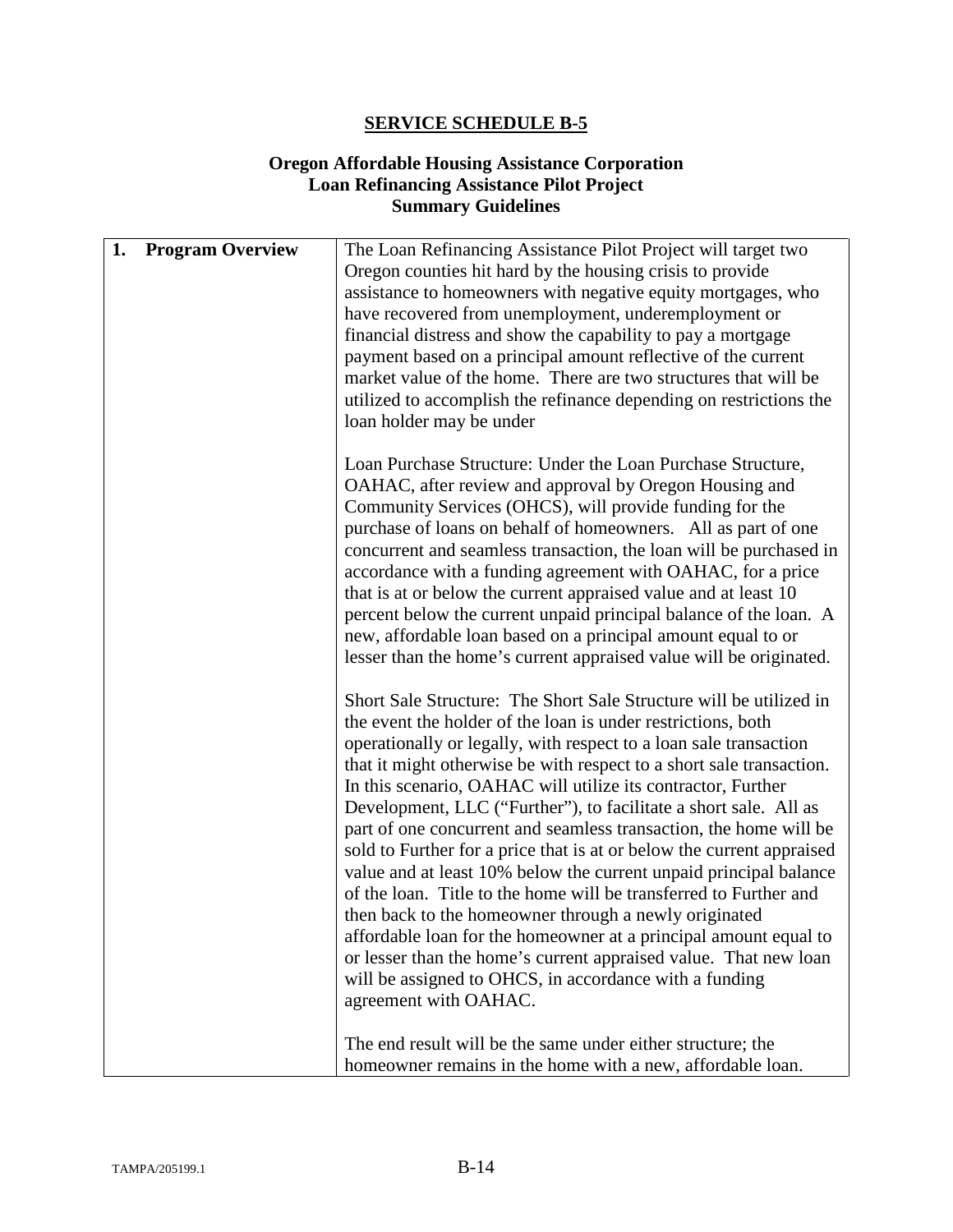| 2. | <b>Program Goals</b>        | The Loan Refinancing Assistance Pilot Project's goals are to        |
|----|-----------------------------|---------------------------------------------------------------------|
|    |                             |                                                                     |
|    |                             | assist homeowners escape negative equity situations, help to slow   |
|    |                             | the ongoing decline in property value, and provide approved         |
|    |                             | homeowners with reliable, affordable, sustainable mortgages.        |
| 3. | <b>Target Population/</b>   | The Program will be available in two Oregon counties, Deschutes     |
|    | <b>Areas</b>                | and Jackson, and focus exclusively on homeowners who have           |
|    |                             | recovered from a financial hardship, are saddled with negative      |
|    |                             | equity mortgages, and demonstrate the capability to pay a loan      |
|    |                             | refinanced to an amount that is equal to or less thane home's       |
|    |                             | current value.                                                      |
| 4. | <b>Program Allocation</b>   | \$10,000,000.00                                                     |
|    | (Excluding                  |                                                                     |
|    | <b>Administrative</b>       |                                                                     |
|    |                             |                                                                     |
|    | <b>Expenses</b> )           |                                                                     |
| 5. | <b>Borrower Eligibility</b> | The borrower must have a current household income equal to or       |
|    | <b>Criteria</b>             | less than 150 percent of state median income A borrower who         |
|    |                             | has a loan financed in whole or in part by bonds that are tax       |
|    |                             | exempt under IRC section 143 is presumed to satisfy income          |
|    |                             | limits.                                                             |
|    |                             |                                                                     |
|    |                             | The borrower must demonstrate the ability to meet standard          |
|    |                             | payment ratios for at least the home's current appraised value.     |
|    |                             |                                                                     |
|    |                             | The borrower must complete and sign a Financial Hardship            |
|    |                             | Affidavit attesting to the prior loss of income or other applicable |
|    |                             | financial hardship.                                                 |
|    |                             |                                                                     |
|    |                             | The borrower, in connection with a mortgage or real estate          |
|    |                             | transaction, cannot have been convicted, within the last 10 years,  |
|    |                             |                                                                     |
|    |                             | of any one of the following: (A) felony larceny, theft, fraud or    |
|    |                             | forgery, (B) money laundering or (C) tax evasion.                   |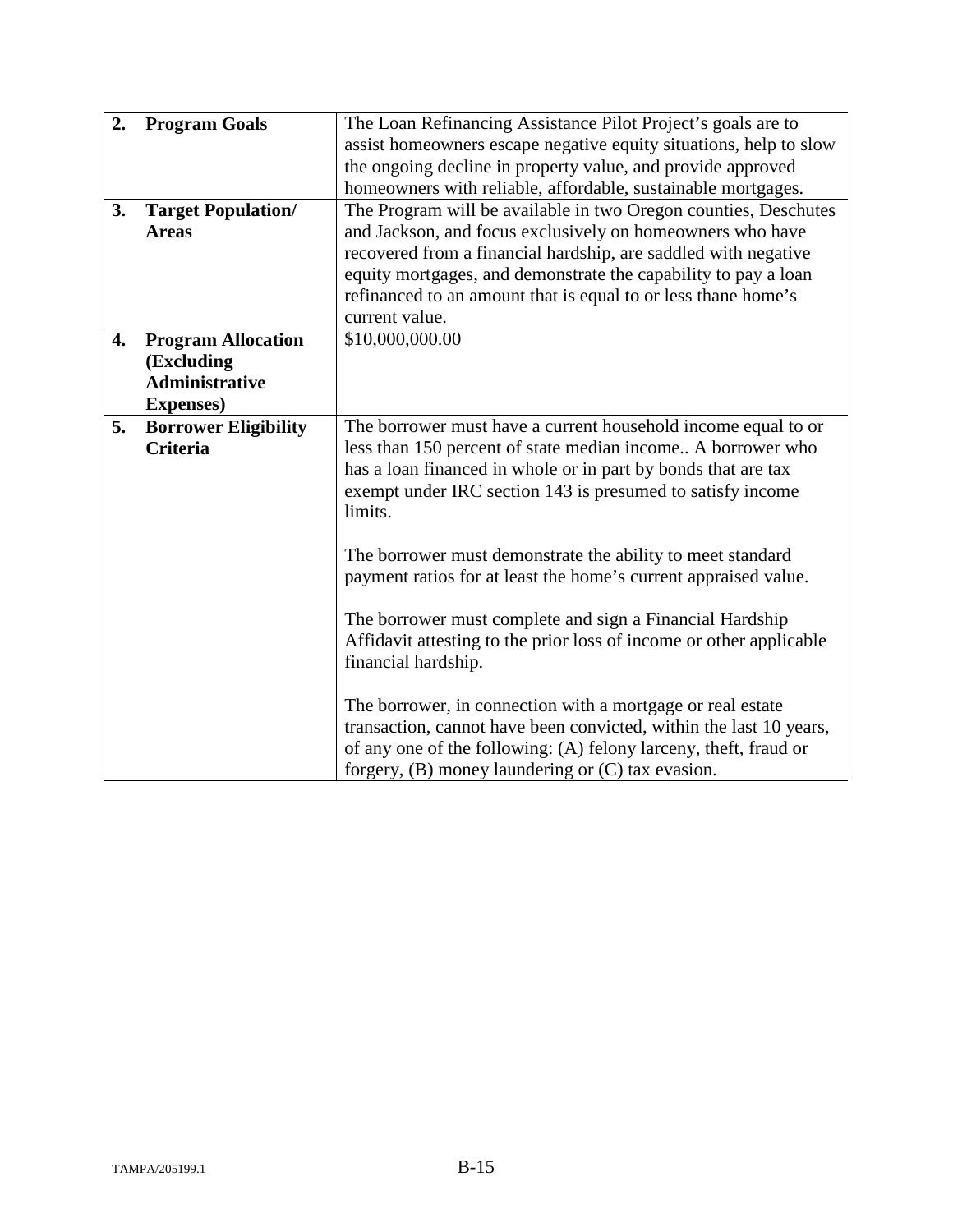| 6. | <b>Property/Loan</b>        | The subject property must be an owner-occupied, primary                                                                                                                                                                                                                                               |
|----|-----------------------------|-------------------------------------------------------------------------------------------------------------------------------------------------------------------------------------------------------------------------------------------------------------------------------------------------------|
|    |                             |                                                                                                                                                                                                                                                                                                       |
|    | <b>Eligibility Criteria</b> | residence and be located in Oregon.                                                                                                                                                                                                                                                                   |
|    |                             | The subject property must be a one unit, single family residence<br>or a condominium which is warrantable or on the FHA eligibility<br>list.                                                                                                                                                          |
|    |                             | The unpaid principal balance of the borrower's first lien mortgage<br>cannot exceed \$499,000.                                                                                                                                                                                                        |
|    |                             | Loans must be purchased at or below appraised market value of<br>the home.                                                                                                                                                                                                                            |
|    |                             | The new loan cannot have a debt-to-income ratio in which PITIA<br>is greater than 35 percent of total income and total household debt<br>is greater than 45 percent of total income. Exceptions to the<br>maximum debt-to-income ratio may be considered based on the<br>borrower's creditworthiness. |
|    |                             | Loans can only be purchased if the lender/servicer has discounted<br>the price of the loan by at least 10 percent of the current unpaid<br>principal balance.                                                                                                                                         |
| 7. | <b>Program Exclusions</b>   | The borrower's first lien mortgage cannot be a home equity line                                                                                                                                                                                                                                       |
|    |                             | of credit, third party contract, or other private party loan.                                                                                                                                                                                                                                         |
|    |                             | The borrower cannot own other residential real property.                                                                                                                                                                                                                                              |
|    |                             | Employees of contractor Further Development.                                                                                                                                                                                                                                                          |
| 8. | <b>Structure of</b>         | The new mortgage will be for a term of 30 years, carry a fixed                                                                                                                                                                                                                                        |
|    | <b>Assistance</b>           | interest rate (to be set by OAHAC and applied uniformly for all                                                                                                                                                                                                                                       |
|    |                             | borrowers) and the loan amount will be set at an amount equal to                                                                                                                                                                                                                                      |
|    |                             | or less than the current appraised value of the home.                                                                                                                                                                                                                                                 |
|    |                             | The Pilot is envisioned as a revolving fund and OHCS, OAHAC,                                                                                                                                                                                                                                          |
|    |                             | Further Development, or another approved entity may arrange for                                                                                                                                                                                                                                       |
|    |                             | take-out financing or sell the loan and revolve the funding directly                                                                                                                                                                                                                                  |
|    |                             | back to OAHAC until December 31, 2017, for the purpose of                                                                                                                                                                                                                                             |
|    |                             | funding other Loan Refinance Assistance Pilot Project                                                                                                                                                                                                                                                 |
|    |                             | transactions. All repayments and profits after December 31, 2017,                                                                                                                                                                                                                                     |
|    |                             | if any, will be returned to Treasury.                                                                                                                                                                                                                                                                 |
| 9. | <b>Per Household</b>        | Based on the goal of recycling the program allocation of                                                                                                                                                                                                                                              |
|    | <b>Assistance</b>           | \$10,000,000 five times, the average per household assistance is                                                                                                                                                                                                                                      |
|    |                             | expected to be approximately \$30,000 by December 2017. The                                                                                                                                                                                                                                           |
|    |                             | per transaction cost will be higher as it does not account for the                                                                                                                                                                                                                                    |
|    |                             | revolving of the program funds.                                                                                                                                                                                                                                                                       |